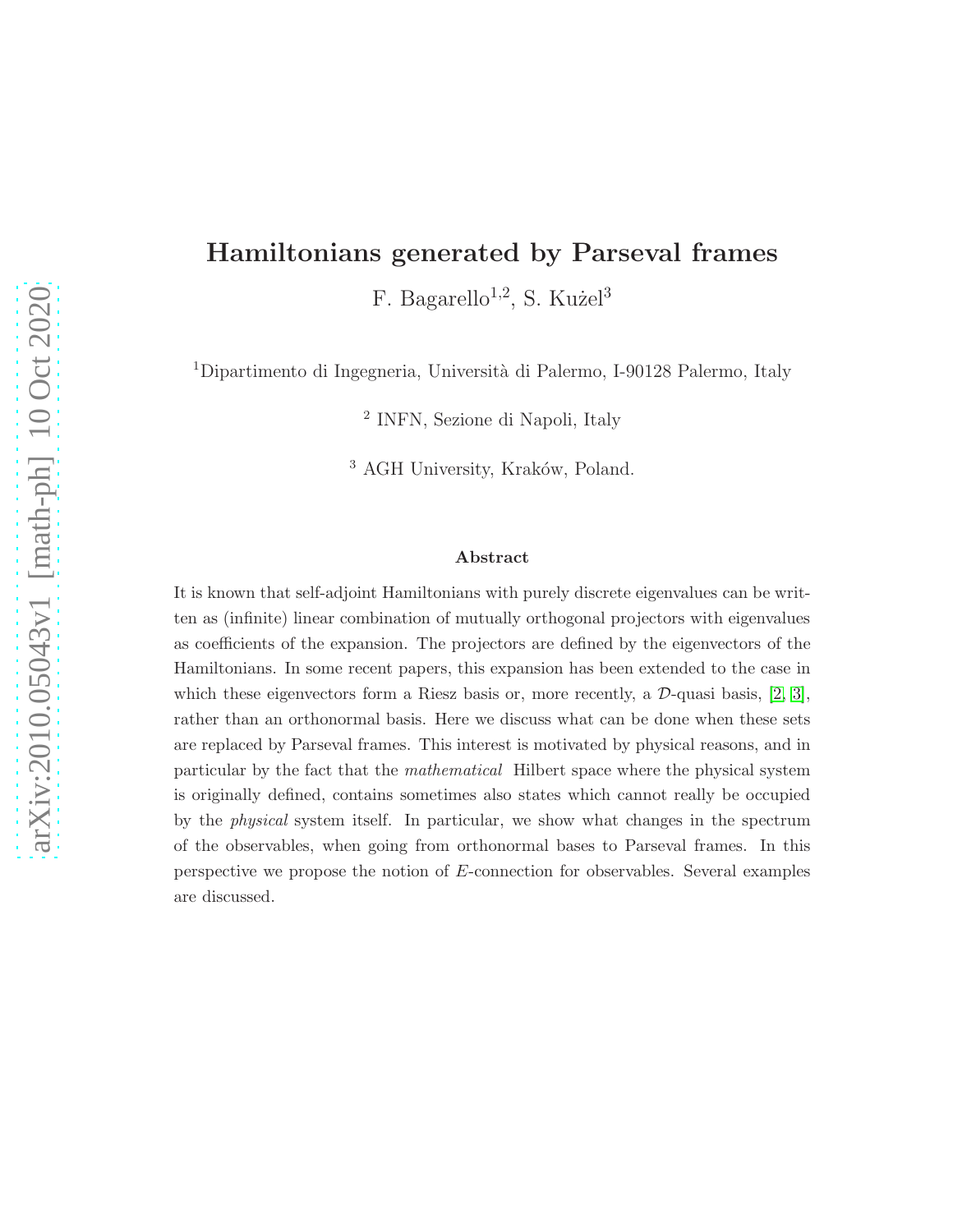### I Introduction

As it is well known, in quantum mechanics the dynamics of closed systems is quite often deduced out of a self-adjoint operator, the Hamiltonian  $H$  of the system  $S$ , which is the main ingredient to write down the Schrödinger equation for the wave function of  $S$ ,  $i\Psi(t) = H\Psi(t)$ . An important aspect of H, useful for the analysis of  $S$ , is the set of its eigenvalues and eigenvectors. Assuming that H has only discrete spectrum, each eigenvalue  $E_j$  of H is real, and the eigenvectors corresponding to different eigenvalues are orthogonal. In particular, if each  $E_j$  has multiplicity one, the set of related normalized eigenvectors,  $\mathcal{F}_e = \{e_j\}$ , is an orthonormal basis (ONB) of the Hilbert space  $H$ , which can be thought as the closure of the linear span of the  $e_j$ 's. The various linear combinations of  $e_j$  represent different physical states of the system  $S$ , e.g., different energy configurations. Of course, the same point of view can be extended to other self-adjoint operators having the same properties required to H, or even to other operators with not only discrete spectrum. For instance, if  $\hat{p}$  is the momentum operator defined on  $\mathcal{L}^2(\mathbb{R})$ , its spectrum coincides with  $\mathbb{R}$ , and each  $p \in \mathbb{R}$  corresponds to a generalized eigenvectors of  $\hat{p}$ , the plane wave  $\frac{1}{\sqrt{2}}$  $\frac{1}{2\pi}e^{-ipx}$ , which does not belong to  $\mathcal{L}^2(\mathbb{R})$  but can still be normalized in a distributional sense, [\[20,](#page-20-0) [21\]](#page-20-1).

In the analysis of a concrete physical situation it may happen that *not all* vectors of H are *relevant* in the analysis of  $S$ . This is the case, for instance, when the energy of  $S$  cannot *really* increase too much, or when  $S$  is localized in a bounded region, or still when the value of the momentum of  $S$  cannot be too large. In all these cases, but not only, it is reasonable to consider a *physical vector space*,  $\mathcal{H}_{ph}$ , as the subset of the *mathematical* Hilbert space  $\mathcal{H}$ on which  $S$  is originally defined. This is exactly the point of view in [\[16\]](#page-20-2), just to cite one, where  $\mathcal{H}_{ph}$  contains those functions of  $\mathcal{H} = \mathcal{L}^2(\mathbb{R})$  which are zero outside a certain compact subset  $\mathcal D$  of  $\mathbb R$ . Depending on the interpretation of  $\mathcal H$ , this approach can be used to describe particles localized in  $\mathcal{D}$ , or particles with a bounded momentum. In [\[16\]](#page-20-2) the main idea is to consider  $\mathcal{H}_{ph}$  as a subspace of  $\mathcal{L}^2(\mathbb{R})$  for quantization purposes.

In general, the physical Hilbert space  $\mathcal{H}_{ph}$  can be constructed as the projection of  $\mathcal{H}$ , via some suitable orthogonal projector operator P i.e.,  $\mathcal{H}_{ph} = P\mathcal{H}$ . Then, if H is any (bounded, for the moment) operator on H, and  $f, g \in \mathcal{H}_{ph}$ , its matrix elements  $\langle f, Hg \rangle$  can be rewritten as follows

$$
\langle f, Hg \rangle = \langle Pf, HPg \rangle = \langle Pf, (PHP)Pg \rangle = \langle Pf, H_{ph}Pg \rangle,
$$

where,  $H_{ph} = PHP$  is the *physical part of* H acting in  $\mathcal{H}_{ph}$ . Of course, if  $H = H^{\dagger}$ , then  $H_{ph} = H_{ph}^{\dagger}$  as well.

Let the set  $\mathcal{F}_e = \{e_n, n = 1, 2, \ldots, N\}$  of normalized eigenvectors of H be an ONB of H and let  $\{E_n, n = 1, 2, ..., N\}$  be the corresponding set of real eigenvalues (here  $N =$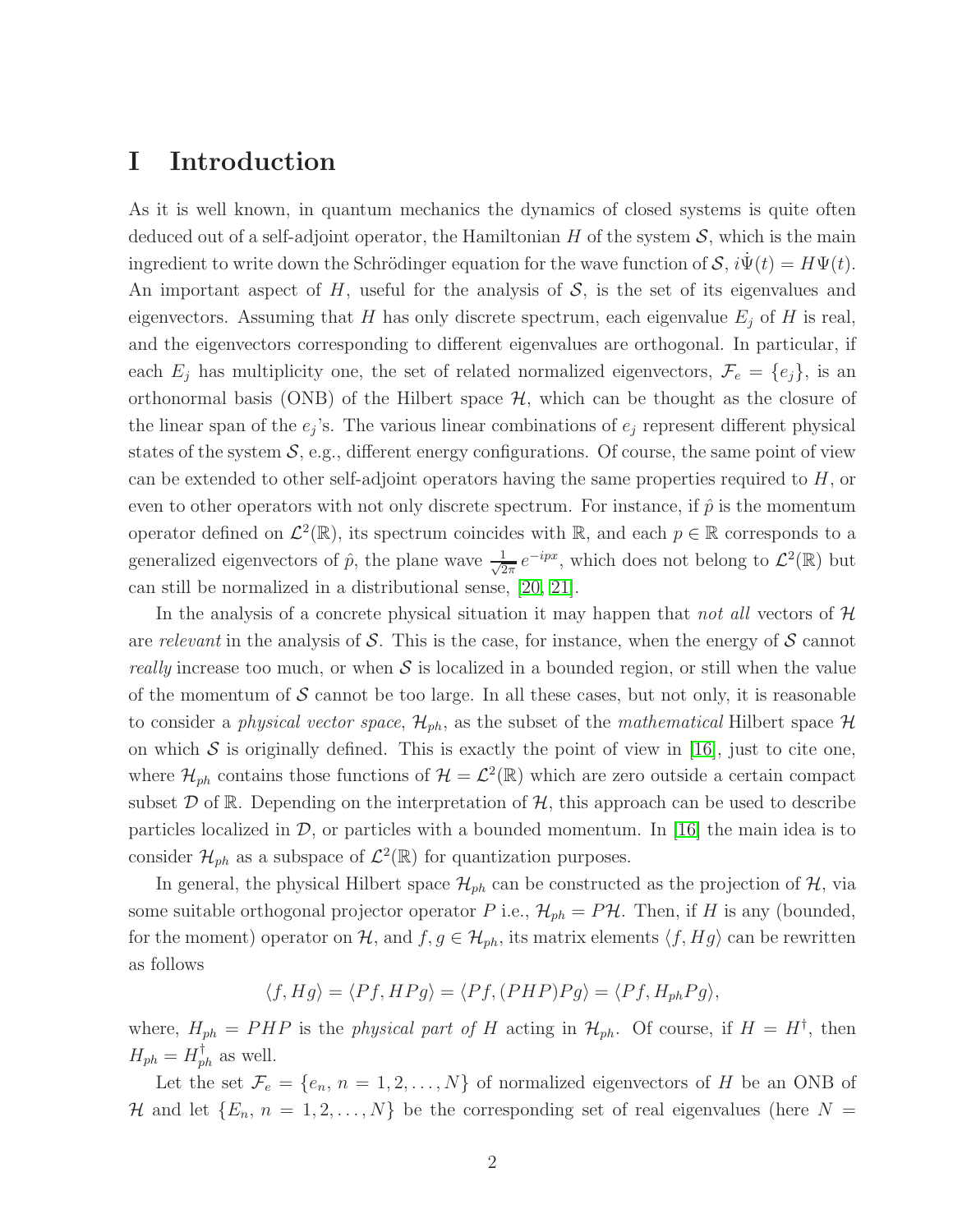$\dim \mathcal{H} \leq \infty$ ). Then the action of the corresponding Hamiltonian H can be presented as

<span id="page-2-0"></span>
$$
Hg = \sum_{n=1}^{N} E_n \langle e_n, g \rangle e_n \tag{1.1}
$$

and its maximal domain of definition is  $D(H) = \{g \in \mathcal{H} : \sum_{n=1}^{N} E_n \langle e_n, g \rangle e_n \in \mathcal{H} \} = \{g \in$  $\mathcal{H}: \sum_{n=1}^N E_n^2 |\langle e_n, g \rangle|^2 < \infty$ . In view of [\(1.1\)](#page-2-0), the physical part of H has the form

$$
PHPg = \sum_{n=1}^{N} E_n \langle e_n, Pg \rangle \varphi_n = \sum_{n=1}^{N} E_n \langle Pe_n, Pg \rangle \varphi_n = \sum_{n=1}^{N} E_n \langle \varphi_n, f \rangle \varphi_n,
$$

where  $f = Pg$  and  $\varphi_n = Pe_n$ . Therefore, the operator  $H_{ph} = PHP$  acts in a subspace  $\mathcal{H}_{ph}$ of  $H$  and

<span id="page-2-2"></span>
$$
H_{ph}f = \sum_{n=1}^{N} E_n \langle \varphi_n, f \rangle \varphi_n, \qquad f \in D(H_{ph}) = PD(H). \tag{1.2}
$$

In general, the set of vectors  $\mathcal{F}_{\varphi} = {\varphi_n = Pe_n, n = 1, 2, ..., N}$  loses the property of being an ONB of  $\mathcal{H}_{ph}$  and, instead, it turns out to be a Parseval frame<sup>[1](#page-2-1)</sup> of  $\mathcal{H}_{ph}$ . For this reason, the operator  $H_{ph}$  in [\(1.2\)](#page-2-2) can be considered as *a Hamiltonian*  $H_{\varphi} (= H_{ph})$  generated *by a Parseval frame*  $\mathcal{F}_{\varphi}$ , in analogy with what discussed in [\[2,](#page-19-0) [3\]](#page-19-1). The operators defined by [\(1.2\)](#page-2-2) are particular case of more general concept of *multipliers*, which was introduced and studied in [\[7,](#page-19-2) [22\]](#page-20-3). Furthermore, for finite Parseval frames  $(N < \infty)$ , the operators  $H_{ph}$ can be regarded as quantum observables that are obtained by using a finite version of the Klauder-Berezin-Toeplitz-type coherent state quantization [\[14\]](#page-20-4) of a real-valued function  $f$ defined on a set of data  $\{a_1, \ldots, a_N\}$  related to a physical system. The eigenvalues of  $H_{ph}$ form the 'quantum spectrum' of a classical observable  $f$  whereas its 'classical spectrum' coincides with the set of values  $\{E_n = f(a_n)\}_{n=1}^N$  [\[12,](#page-20-5) [13\]](#page-20-6). These results can be generalized to the case of infinite Parseval frames with the use of POVM quantization developed in [\[15\]](#page-20-7).

The main objective of this paper is the investigation of Hamiltonians generated by Parseval frames. As we will see, an interesting aspect is that, when we project from  $\mathcal{H}$  to  $\mathcal{H}_{ph}$ , the eigenvalues of the observables are not preserved in general. This could have relevant consequences in concrete situations, where H is just a formal *simple* operator, while  $H_{ph}$ is its really useful physical counterpart. In other words, while each  $E_n$  is an eigenvalue for H, see [\(1.1\)](#page-2-0),  $E_n$  is not an eigenvalue for  $H_{ph}$  if  $\|\varphi_n\| \neq 1$ , despite of the fact that H and  $H_{ph}$  share similar expansions [\(1.1\)](#page-2-0) and [\(1.2\)](#page-2-2), but in terms of families of vectors which have different properties. In particular,  $\mathcal{F}_{\varphi}$  is not an ONB, and therefore  $\langle \varphi_j, \varphi_k \rangle \neq \delta_{j,k}$ , in general. We construct five explicit examples in Section [II.2](#page-5-0) showing, among other features, how eigenvalues change.

<span id="page-2-1"></span><sup>&</sup>lt;sup>1</sup> see section [II.1](#page-3-0) for definition and elementary properties of frames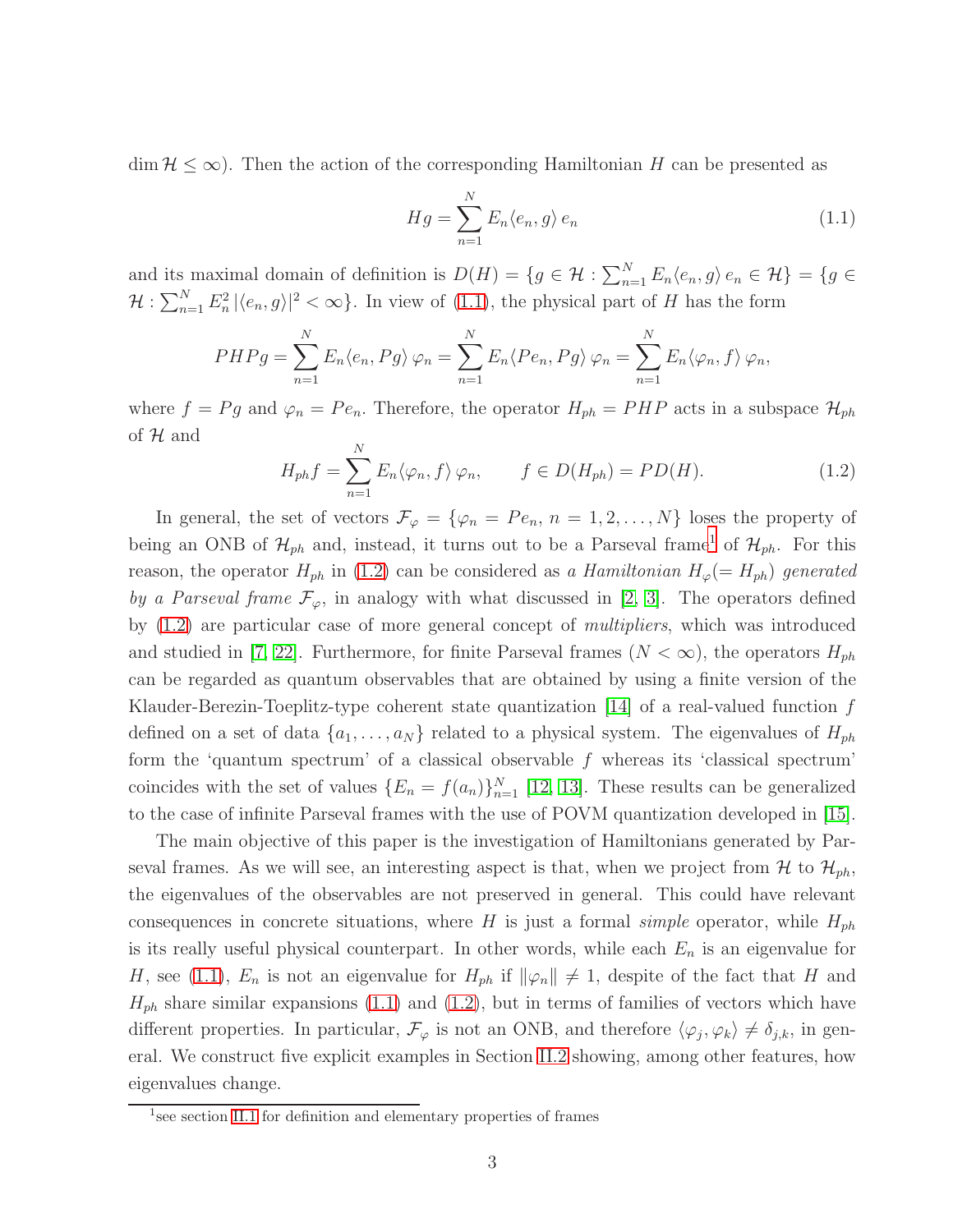In the present paper, we concentrate on the case of bounded operators. Unbounded Hamiltonians generated by Parseval frames have a lot of delicate properties and they will be considered in a forthcoming paper.

The paper is structured as follows: after short preliminaries about frames in Section [II.1,](#page-3-0) we begin our analysis of the bounded Hamiltonians  $H_{\varphi}$ . General methods of the calculation of eigenvalues and eigenvectors of  $H_{\varphi}$  are presented in Theorem [6](#page-5-1) and Corollary [7.](#page-6-0) In Section [III,](#page-16-0) we introduce and study a physically motivated relation (E-connection) between Parseval frames and ONBs (Definition [8\)](#page-16-1). It should be mentioned that this relation, when it exists, is not related to the possibility of getting an ONB in a larger space (see the Naimark dilation theorem [2,](#page-4-0) [\[18\]](#page-20-8)) since it works in the same Hilbert space. In fact, it is more connected with what is stated in [\[19,](#page-20-9) Corollary 8.33] or [\[11,](#page-20-10) Theorem 5.5.5]. Conclusions are given in Section [IV.](#page-18-0)

### <span id="page-3-0"></span>II Bounded Hamiltonians defined by Parseval frames

#### II.1 Frames and Parseval frames

Here all necessary information about frame theory are presented in a form convenient for our exposition. More details on frames can be found in monographs [\[11,](#page-20-10) [19\]](#page-20-9). The papers [\[6,](#page-19-3) [8,](#page-19-4) [10,](#page-19-5) [18\]](#page-20-8) are recommended as complementary reading on the subject.

Let K be a complex Hilbert space with scalar product  $\langle \cdot, \cdot \rangle$  linear in the second argument. Let J denote a generic countable (or finite) index set such as  $\mathbb{Z}, \mathbb{N}, \mathbb{N} \cup \{0\}$ , etc. By  $|\mathbb{J}|$  we denote the cardinality of J.

**Definition 1** *A set of vectors*  $\mathcal{F}_{\varphi} = \{\varphi_j, j \in \mathbb{J}\}\$ is called a frame in K if there are constants A and B,  $0 < A \leq B < \infty$ , such that, for all  $f \in \mathcal{K}$ ,

<span id="page-3-1"></span>
$$
A||f||^2 \le \sum_{j\in\mathbb{J}} |\langle \varphi_j, f \rangle|^2 \le B||f||^2. \tag{2.1}
$$

The optimal constants in  $(2.1)$  (maximal for A and minimal for B) are called the frame bounds. A frame  $\mathcal{F}_{\varphi}$  is called *a tight frame* if  $A = B$ , and is called *a Parseval frame* (PF in the following) if  $A = B = 1$ .

The potential of a frame  $\mathcal{F}_{\varphi}$  is defined by  $\mathbf{FP}[\mathcal{F}_{\varphi}] = \sum_{j,i \in \mathbb{J}} |(\varphi_i, \varphi_j)|^2$ . Following [\[6\]](#page-19-3), we recall that the excess  $e[\mathcal{F}_{\varphi}]$  of  $\mathcal{F}_{\varphi}$  is the greatest integer n such that n elements can be deleted from the frame  $\mathcal{F}_{\varphi}$  and still leave a complete set, or  $\infty$  if there is no upper bound to the number of elements that can be removed.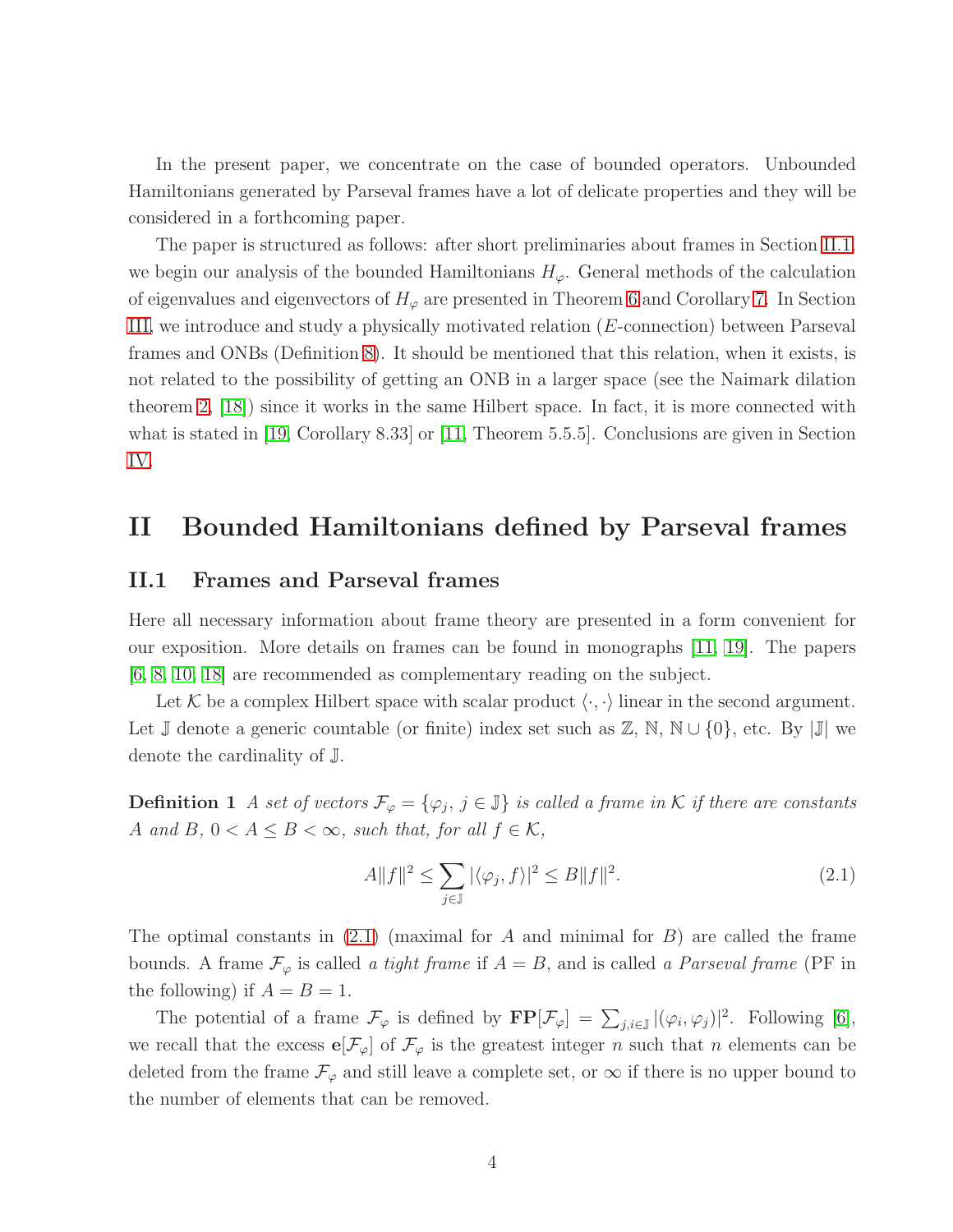Formula  $(2.1)$  with  $A = B = 1$  is quite similar to the Parseval equality for ONBs and in fact it is well known that a PF is indeed an ONB if each vector in  $\mathcal{F}_{\varphi}$  is normalized:  $\|\varphi_j\|=1$  for all  $j \in \mathbb{J}$ , and vice-versa. On the other hand, some of the vectors in a PF may be the zero vector, while this is not allowed for ONBs. Similarly to ONBs, PFs have the maximality property: they cannot be enlarged to a PF by adding non-zero vectors (a unique way to enlarge is to add zero vectors).

It is well known that, given an ONB  $\mathcal{F}_e = \{e_j, j \in \mathbb{J}\}\$ in a Hilbert space  $\mathcal H$  containing  $\mathcal K$ as a subspace, and an orthogonal projection  $P: \mathcal{H} \to \mathcal{K}$ , the set  $\mathcal{F}_{\varphi} = \{\varphi_j = Pe_j, j \in \mathbb{J}\}\$ is a PF for  $K$ . The inverse of this statement is the so-called Naimark theorem (see, for instance, [\[18,](#page-20-8) Propositions 1.1, 1.4]), which is crucial for our investigations. More precisely:

**Theorem 2** Let  $\mathcal{F}_{\varphi} = {\varphi_j, j \in \mathbb{J}}$  be a PF in a Hilbert space K. Then there exists a Hilbert *space* M *and a PF*  $\mathcal{F}_{\psi} = \{\psi_j, j \in \mathbb{J}\}\$  *in* M *such that* 

<span id="page-4-2"></span><span id="page-4-0"></span>
$$
\mathcal{F}_e = \{ e_j = \varphi_j \oplus \psi_j \; : \; j \in \mathbb{J} \} \tag{2.2}
$$

<span id="page-4-6"></span>*is an ONB for*<sup>[2](#page-4-1)</sup>  $\mathcal{H} = \mathcal{K} \oplus \mathcal{M}$ .

Remark 3 *It follows from [\[6,](#page-19-3) Lemma 4.1] and the proof of [\[18,](#page-20-8) Proposition 1.1] that the dimension of spaces* K *and* M *in Theorem* [2](#page-4-0) *coincide, respectively, with the potential*  $\mathbf{FP}[\mathcal{F}_{\varphi}]$ *and with the excess*  $\mathbf{e}[\mathcal{F}_{\varphi}]$  *of*  $\mathcal{F}_{\varphi}$ *. Moreover,* dim  $\mathcal{H} = |\mathbb{J}| = \mathbf{FP}[\mathcal{F}_{\varphi}] + \mathbf{e}[\mathcal{F}_{\varphi}]$ *.* 

Each Parseval frame  $\mathcal{F}_{\varphi}$  determines an analysis operator  $\theta_{\varphi} : \mathcal{K} \to \ell_2(\mathbb{J})$ :

$$
\theta_{\varphi}(f) = \{ \langle \varphi_j, f \rangle \}_{j \in \mathbb{J}}, \qquad f \in \mathcal{K}, \tag{2.3}
$$

which is an isometry  $\theta_{\varphi} : \mathcal{K} \to \ell_2(\mathbb{J})$ . The image set  $\mathcal{R}(\theta_{\varphi})$  is a closed subspace of  $\ell_2(\mathbb{J})$  and, because of the Theorem [2,](#page-4-0)

<span id="page-4-4"></span><span id="page-4-3"></span>
$$
\ell_2(\mathbb{J}) = \mathcal{R}(\theta_{\varphi}) \oplus \mathcal{R}(\theta_{\psi}),\tag{2.4}
$$

where the isometry  $\theta_{\psi}: \mathcal{M} \to \ell_2(\mathbb{J})$  is defined by the PF  $\mathcal{F}_{\psi}$  introduced in Theorem [2.](#page-4-0)

The next statement is well known in the frame theory. For convenience of the reader we give its simple proof.

**Lemma 4** Let 
$$
\{c_j\}_{j\in\mathbb{J}} \in \ell_2(\mathbb{J})
$$
. Then  $\sum_{j\in\mathbb{J}} c_j \varphi_j = 0$  if and only if  $\{c_j\}_{j\in\mathbb{J}} \in \mathcal{R}(\theta_{\psi})$ .

**Proof:** If  $\sum c_j \varphi_j = 0$ , then  $f = \sum c_j e_j = \sum c_j \varphi_j + \sum c_j \psi_j = \sum c_j \psi_j$  due to [\(2.2\)](#page-4-2). This means that  $f \in \mathcal{M}$  and  $c_j = \langle e_j, f \rangle = \langle \psi_j, f \rangle$ . Hence,  $\theta_{\psi}(f) = \{c_j\}.$ 

<span id="page-4-5"></span>Conversely, if  $\{c_j\} \in \mathcal{R}(\theta_{\psi})$ , then there exists  $f \in \mathcal{M}$  such that  $c_j = \langle \psi_j, f \rangle = \langle e_j, f \rangle$ . Hence,  $f = \sum c_j e_j = \sum c_j \varphi_j + \sum c_j \psi_j$  that gives  $\sum c_j \varphi_j = 0$ , since  $f \in \mathcal{M}$ .

<span id="page-4-1"></span><sup>&</sup>lt;sup>2</sup>If  $\mathcal{F}_{\varphi}$  is an ONB, the understanding is that M will be the zero space and each  $\psi_j$  will be zero vector.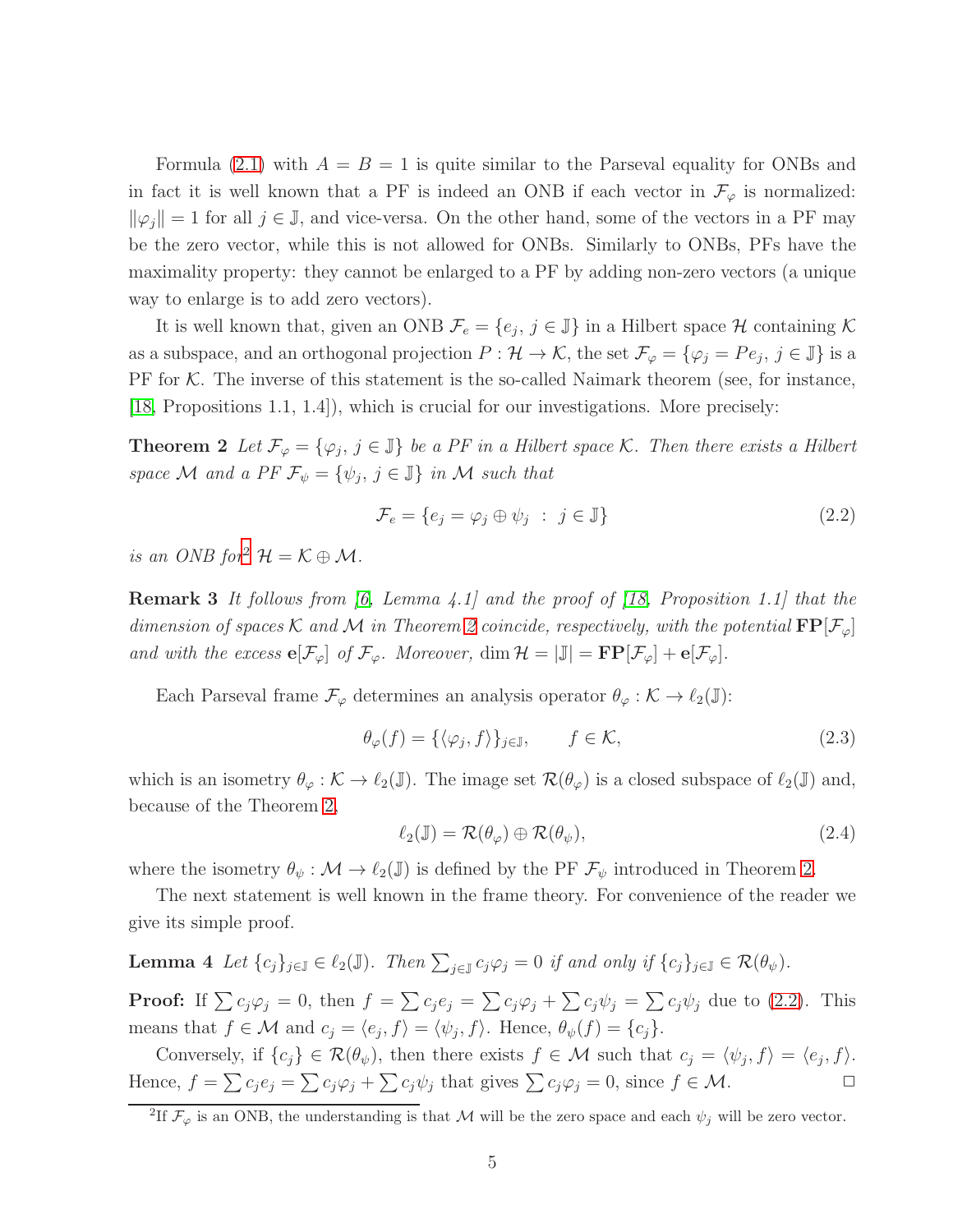**Lemma 5** *The Gram matrix*  $G_{\varphi} = [\langle \varphi_i, \varphi_j \rangle]_{i,j \in \mathbb{J}}$  *of a PF*  $\mathcal{F}_{\varphi}$  *determines a bounded selfadjoint operator in*  $\ell_2(\mathbb{J})$  *which is the orthogonal projector in*  $\ell_2(\mathbb{J})$  *onto*  $\mathcal{R}(\theta_\varphi)$ *.* 

**Proof:** In view of [\[19,](#page-20-9) Theorem 7.5], the Gram matrix  $G_{\varphi}$  determines a bounded self-adjoint operator in  $\ell_2(\mathbb{J})$ , which acts as follows  $G_\varphi: \{c_j\}_{j\in\mathbb{J}} \to \{\sum_{j\in\mathbb{J}} \langle \varphi_i, \varphi_j \rangle c_j\}_{i\in\mathbb{J}}$ . This operator coincides with the orthogonal projection in  $\ell_2(\mathbb{J})$  onto  $\mathcal{R}(\theta_\varphi)$  constructed in [\[11,](#page-20-10) Proposition 5.3.6] (here, we should take into account that the frame operator S in the formula (5.12) of [\[11\]](#page-20-10) is the identity operator, since  $\mathcal{F}_{\varphi}$  is a PF and the scalar product in [\[11\]](#page-20-10) is linear in the first argument).  $\Box$ 

#### <span id="page-5-0"></span>II.2 Working with bounded operators

Assume that  ${E_j}_{j \in J}$  is a bounded sequence of real numbers. Hence, there exist  $E_{min} =$ inf<sub>j∈J</sub>  $E_j$  and  $E_{max} = \sup_{j \in J} E_j$  such that  $-\infty < E_{min} \le E_j \le E_{max} < \infty$ . The Hamiltonian generated by a PF  $\mathcal{F}_{\varphi}$  and a collection of numbers  $\{E_j\}$ :

<span id="page-5-2"></span>
$$
H_{\varphi}f = \sum_{j \in \mathbb{J}} E_j \langle \varphi_j, f \rangle \varphi_j, \qquad f \in \mathcal{K}
$$
\n(2.5)

is a bounded everywhere defined self-adjoint operator in K. These properties of  $H_{\varphi}$  can be established as follows: due to Theorem [2](#page-4-0) there exists an ONB  $\{e_j\}$  of  $\mathcal H$  such that  $Pe_j = \varphi_j$ , where P is the orthogonal projection in H on K. Therefore,  $H_{\varphi} = PH_eP$ , where

<span id="page-5-4"></span>
$$
H_{e}g = \sum_{j \in \mathbb{J}} E_j \langle e_j, g \rangle e_j, \qquad g \in \mathcal{H}
$$
\n(2.6)

is a bounded self-adjoint operator in H with eigenvalues  $\{E_i\}$  and the corresponding eigenvectors  $\{e_j\}.$ 

The spectrum of  $H_e$  coincides with the closure of the set of its eigenvalues:  $\sigma(H_e) = \overline{\{E_j\}}$ . Since  $\langle H_e f, f \rangle = \langle H_\varphi f, f \rangle$  for  $f \in \mathcal{K}$ , the spectrum  $\sigma(H_\varphi)$  is contained in  $[E_{min}, E_{max}]$ . In general, as already noticed, we cannot claim that the quantities  $\{E_i\}$  in [\(2.5\)](#page-5-2) are also eigenvalues of  $H_{\varphi}$ . This will become evident in the examples below.

Let us assume that  $H_{\varphi}f = \mu f$  for nonzero  $f \in \mathcal{K}$ . Since  $\mathcal{F}_{\varphi}$  is a PF,  $f = \sum_{j\in\mathbb{J}} \langle \varphi_j, f \rangle \varphi_j$ and the eigenvalue equation takes the form:

<span id="page-5-3"></span><span id="page-5-1"></span>
$$
\sum_{j \in \mathbb{J}} (E_j - \mu) \langle \varphi_j, f \rangle \varphi_j = 0.
$$
 (2.7)

In view of Lemma [4,](#page-4-3) the relation [\(2.7\)](#page-5-3) is equivalent to the condition  $\{(E_j - \mu)c_j\} \in \mathcal{R}(\theta_{\psi}),$ where  $\{c_j = \langle \varphi_j, f \rangle\} \in \mathcal{R}(\theta_\varphi)$ . Summing up, this proves: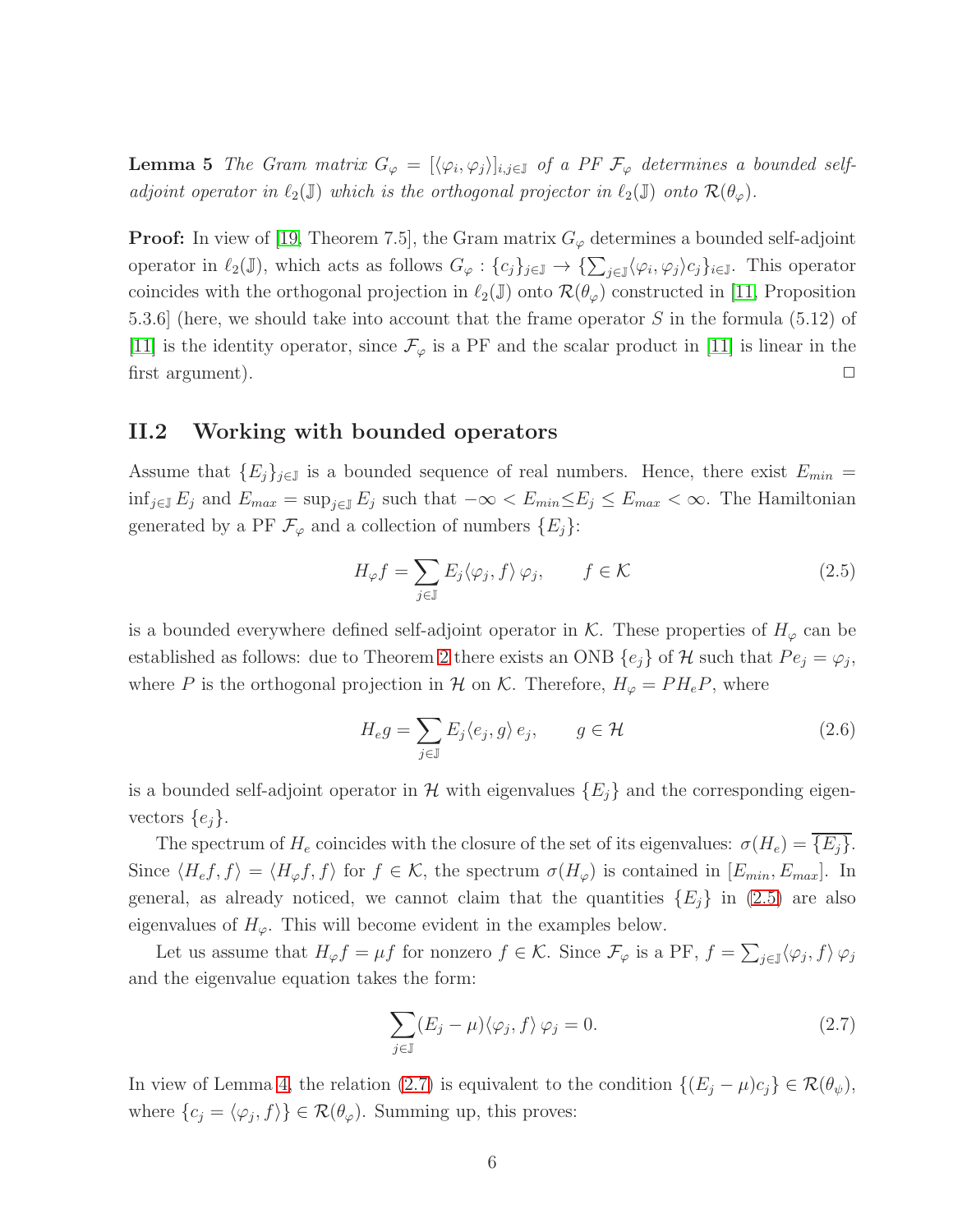**Theorem 6** *The operator*  $H_{\varphi}$  *has an eigenvalue*  $\mu$  *if and only if there exists a sequence*  ${c_j} \in \mathcal{R}(\theta_\varphi)$  *such that*  ${ (E_j - \mu)c_j } \in \mathcal{R}(\theta_\psi)$ *, where*  $\mathcal{R}(\theta_\varphi)$  *and*  $\mathcal{R}(\theta_\psi)$  *are the orthogonal subspaces of*  $\ell_2(\mathbb{J})$ *, see* [\(2.4\)](#page-4-4)*. In this case, the corresponding eigenvector is*  $f = \sum_{j \in \mathbb{J}} c_j \varphi_j$ *.* 

Lemma [5](#page-4-5) allows one to carry out modifications of Theorem [6](#page-5-1) which, sometimes, are more convenient for the calculation of eigenvalues. Simultaneously with the Gram matrices  $G_{\varphi} = [\langle \varphi_i, \varphi_j \rangle]_{i,j \in \mathbb{J}}$  and  $G_{\psi} = [\langle \psi_i, \psi_j \rangle]_{i,j \in \mathbb{J}}$ , we will use the matrix-valued functions  $B_{\varphi}(\mu) =$  $[b_{ij}(\mu)]_{i,j\in\mathbb{J}}$  and  $D_{\varphi}(\mu)=[d_{ij}(\mu)]_{i,j\in\mathbb{J}}$ , where

<span id="page-6-3"></span>
$$
b_{ij}(\mu) = \sum_{k \in \mathbb{J}} (E_k - \mu) \langle \varphi_i, \varphi_k \rangle \langle \varphi_k, \varphi_j \rangle, \qquad d_{ij}(\mu) = (E_i - \mu) \langle \varphi_i, \varphi_j \rangle. \tag{2.8}
$$

<span id="page-6-0"></span>**Corollary 7** Let  $H_{\varphi}$  be a Hamiltonian generated by a PF  $\mathcal{F}_{\varphi}$ , see [\(2.5\)](#page-5-2). The following are *equivalent:*

- *(i)*  $\mu \in \mathbb{R}$  *is an eigenvalue of*  $H_{\varphi}$ *;*
- *(ii) there exists*  $\{c_i\} \in \ell_2(\mathbb{J})$  *such that*  $G_{\varphi}\{c_i\} \neq 0$  *and*  $B_{\varphi}(\mu)\{c_i\} = 0$ ;
- (iii) there exist  $\{c_j\}, \{\tilde{c}_j\} \in \ell_2(\mathbb{J})$  *such that*  $G_{\varphi}\{c_j\} \neq 0$  *and*  $D_{\varphi}(\mu)\{c_j\} = G_{\psi}\{\tilde{c}_j\}.$

**Proof:** Let  $\mathcal{F}_e = \{e_j = \varphi_j \oplus \psi_j : j \in \mathbb{J}\}\$ be an ONB of  $\mathcal{H}$  determined in Theorem [2](#page-4-0) and let

<span id="page-6-1"></span>
$$
\theta_e(g) = \{ \langle e_j, g \rangle \}_{j \in \mathbb{J}}, \qquad g \in \mathcal{H}
$$
\n(2.9)

be the corresponding analysis operator that isometrically maps  $\mathcal H$  onto  $\ell_2(\mathbb J)$ . In view of [\(2.6\)](#page-5-4),  $\theta_e(H_e g) = \mathcal{E}\theta_e(g)$ , where  $\mathcal E$  is a bounded multiplication operator in  $\ell^2(\mathbb J)$ :

<span id="page-6-4"></span>
$$
\mathcal{E}\{c_j\} = \{E_j c_j\}, \qquad D(\mathcal{E}) = \ell^2(\mathbb{J}).\tag{2.10}
$$

Since, for all  $f \in \mathcal{K}$ ,  $\theta_e(f) = \{\langle e_j, f \rangle = \langle Pe_j, f \rangle = \langle \varphi_j, f \rangle\} = \theta_\varphi(f)$ , where P is the orthogonal projection in H on K and  $\theta_e$  is defined by [\(2.9\)](#page-6-1), we arrive at the conclusion that  $\theta_e$  maps K onto  $\mathcal{R}(\theta_\varphi)$  (see the decomposition [\(2.4\)](#page-4-4)). Taking into account that  $H_\varphi = PH_eP$ , we obtain that  $H_{\varphi}$  is unitary equivalent to the operator  $\mathcal{E}_{\varphi}$  acting in the subspace  $\mathcal{R}(\theta_{\varphi})$  of  $\ell^2(\mathbb{J})$ :

<span id="page-6-2"></span>
$$
\mathcal{E}_{\varphi} = \mathcal{P} \mathcal{E} \mathcal{P}, \qquad D(\mathcal{E}_{\varphi}) = \mathcal{R}(\theta_{\varphi}) = \mathcal{P} \ell^2(\mathbb{J}), \tag{2.11}
$$

where  $\mathcal{P} = \theta_e P \theta_e^{-1}$  is the orthogonal projection operator in  $\ell^2(\mathbb{J})$  on  $\mathcal{R}(\theta_\varphi)$ .

(i)  $\iff$  (ii). In view of [\(2.11\)](#page-6-2),  $\mu \in \sigma_p(H_\varphi)$  if and only if there exists  $\{c_i\} \in \ell_2(\mathbb{J})$  such that  $\mathcal{P}\{c_j\} \neq 0$  and  $\mathcal{P}(\mathcal{E} - \mu I)\mathcal{P}\{c_j\} = 0$ . By Lemma [5,](#page-4-5) the operator  $\mathcal P$  coincides with the Gram operator  $G_{\varphi}$ . Therefore, the first condition takes the form  $G_{\varphi}\{c_j\} \neq 0$ , whereas the second one:  $G_{\varphi}(\mathcal{E} - \mu I)G_{\varphi}\{c_j\} = B_{\varphi}(\mu)\{c_j\} = 0.$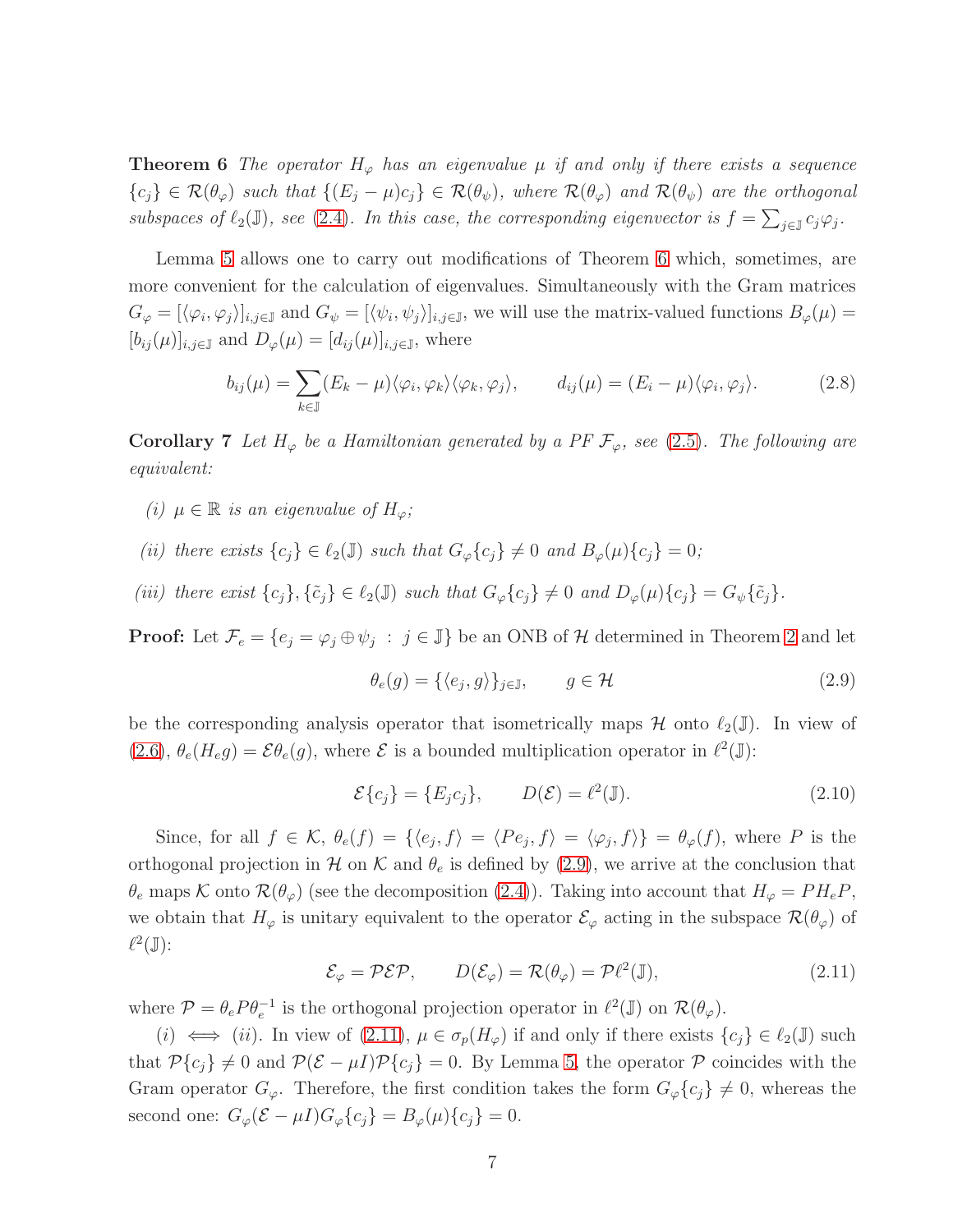To prove the equivalence of  $(i)$  and  $(iii)$  it suffices to repeat the previous arguments and rewrite the condition  $\mathcal{P}(\mathcal{E} - \mu I)\mathcal{P}\{c_j\} = 0$  as  $(\mathcal{E} - \mu I)\mathcal{P}\{c_j\} \in \mathcal{R}(\theta_{\psi})$ . Taking into account that  $G_{\psi}$  is an orthogonal projection on  $\mathcal{R}(\theta_{\psi})$  and  $(\mathcal{E} - \mu I)\mathcal{P}\{c_j\} = D_{\varphi}(\mu)\{c_j\}$  we complete the proof.  $\Box$ 

### <span id="page-7-0"></span>II.3 Examples

In this section we propose some examples of H and their related  $H_{ph}$ , starting with purely mathematical examples, and then considering applications arising in concrete applications discussed in the literature. In particular, in Examples 1, 2, and 3, we will show how a physical Hamiltonian  $H_{\varphi} = \sum_{j=1}^{N} E_j \langle \varphi_j, \cdot \rangle \varphi_j$ , given in terms of some particular PF, can be rewritten in terms of an ONB of its eigenvectors, and how its related eigenvalues are different from the  $E_j$  in the expansion above. Of course, in view of what we have discussed in the Introduction,  $H_{\varphi}$  should be understood as the physical part of another, *larger*, Hamiltonian, H, which produces  $H_{ph}$  after a suitable projection. This means that we have a first ONB, given by the eigenvectors of H, which, when projected to  $\mathcal{H}_{ph}$ , defines a PF. Hence, to find the physical containt of  $H_{ph}$ , we need to diagonalize  $H_{ph}$ , getting a second ONB, different from the first one, which can really be considered as the *physical eigenvectors* of the system. In Examples 4 and 5 these steps will be particularly emphasized.

**Example 1. Mercedes frame.** In the Hilbert space  $\mathcal{H} = \mathbb{C}^3$ , we consider the ONB  $\mathcal{F}_e = \{e_j, j \in \mathbb{J}\}\,$ , where  $\mathbb{J} = \{1, 2, 3\}$  and

$$
e_1 = \sqrt{\frac{2}{3}} \begin{bmatrix} 1 \\ 0 \\ \frac{1}{\sqrt{2}} \end{bmatrix}, \qquad e_2 = \sqrt{\frac{2}{3}} \begin{bmatrix} -\frac{1}{2} \\ \frac{\sqrt{3}}{2} \\ \frac{1}{\sqrt{2}} \end{bmatrix}, \qquad e_3 = \sqrt{\frac{2}{3}} \begin{bmatrix} -\frac{1}{2} \\ -\frac{\sqrt{3}}{2} \\ \frac{1}{\sqrt{2}} \end{bmatrix}.
$$

The orthogonal projection of  $\mathcal{F}_e = \{e_1, e_2, e_3\}$  onto the subspace  $\mathcal{K} = \mathbb{C} \oplus \mathbb{C} \oplus 0$  gives rise to a PF  $\mathcal{F}_{\varphi} = {\varphi_j, j \in \mathbb{J}}$ , where

$$
\varphi_1 = \sqrt{\frac{2}{3}} \begin{bmatrix} 1 \\ 0 \\ 0 \end{bmatrix}, \qquad \varphi_2 = \sqrt{\frac{2}{3}} \begin{bmatrix} -\frac{1}{2} \\ \frac{\sqrt{3}}{2} \\ 0 \end{bmatrix}, \qquad \varphi_3 = \sqrt{\frac{2}{3}} \begin{bmatrix} -\frac{1}{2} \\ -\frac{\sqrt{3}}{2} \\ 0 \end{bmatrix}.
$$

The PF  $\mathcal{F}_{\varphi}$  is called the Mercedes frame. Its dual PF  $\mathcal{F}_{\psi} = \{\psi_j, j \in \mathbb{J}\}\$  in [\(2.1\)](#page-3-1) consists of vectors of the subspace  $\mathcal{M} = 0 \oplus 0 \oplus \mathbb{C}$  (see formula [\(2.2\)](#page-4-2))

$$
\psi_1 = \psi_2 = \psi_3 = \sqrt{\frac{2}{3}} \begin{bmatrix} 0 \\ 0 \\ \frac{1}{\sqrt{2}} \end{bmatrix} = \begin{bmatrix} 0 \\ 0 \\ \frac{1}{\sqrt{3}} \end{bmatrix}.
$$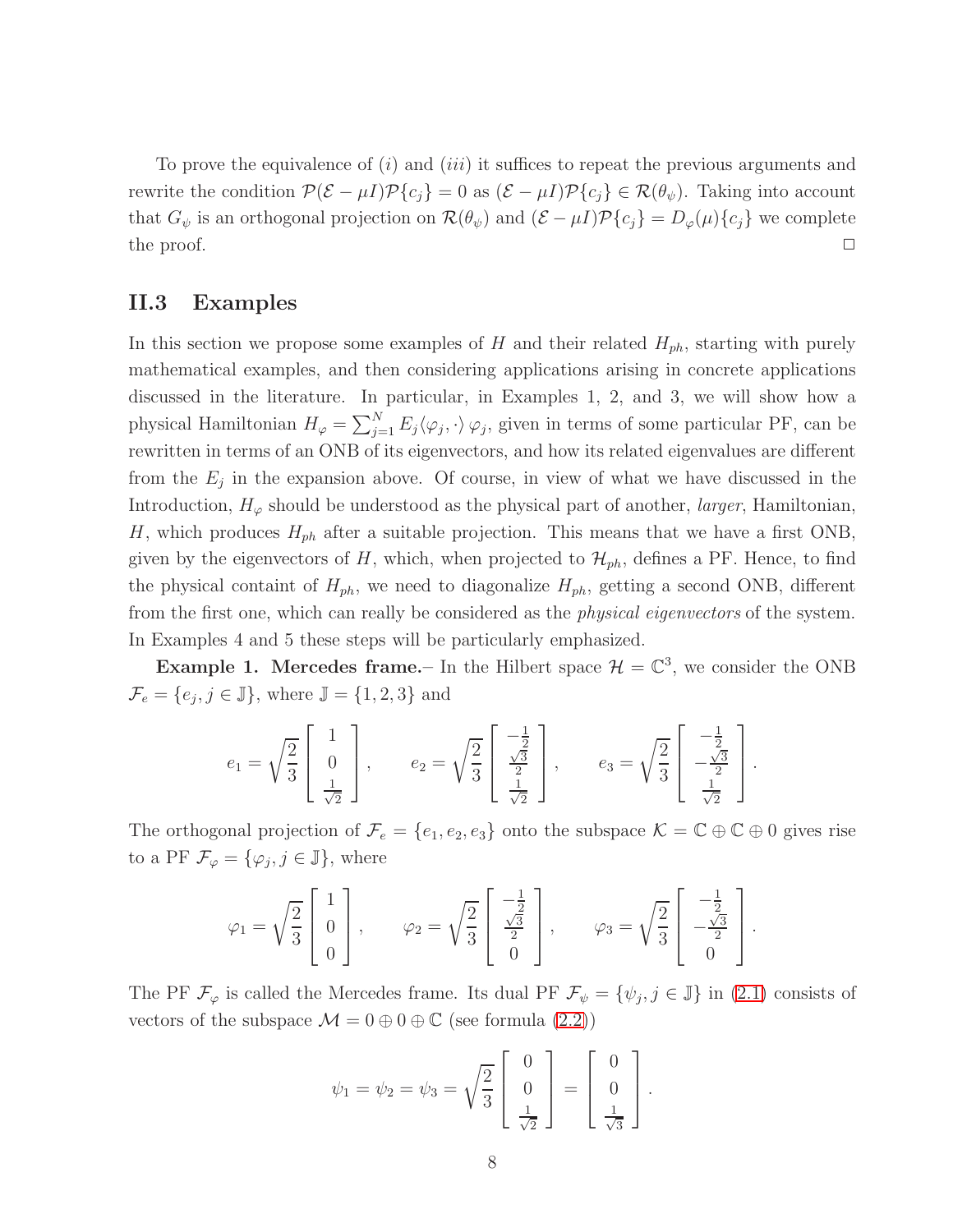The image sets of the analysis operators  $\theta_{\varphi}$  and  $\theta_{\psi}$  are subspaces of  $\ell_2(\mathbb{J}) = \mathbb{C}^3$ :

$$
\mathcal{R}(\theta_{\varphi}) = \left\{ \begin{bmatrix} 2x_1 \\ -x_1 + \sqrt{3}x_2 \\ -x_1 + \sqrt{3}x_2 \end{bmatrix}, x_1, x_2 \in \mathbb{C} \right\}, \qquad \mathcal{R}(\theta_{\psi}) = \left\{ \begin{bmatrix} x_3 \\ x_3 \\ x_3 \end{bmatrix}, x_3 \in \mathbb{C} \right\}.
$$

Let  $E_1$ ,  $E_2$ , and  $E_3$  $E_3$  be real quantities. Then the Hamiltonian<sup>3</sup>  $H_{\varphi} = \sum_{j=1}^3 E_j \langle \varphi_j, \cdot \rangle \varphi_j$ generated by the Mercedes frame acts in  $\mathbb{C}^2$  (we identify K with  $\mathbb{C}^2$ ) and, due to Theorem [6,](#page-5-1)  $\mu \in \mathbb{R}$  is an eigenvalue of  $H_{\varphi}$  if and only if the linear system

$$
\begin{cases}\n2(E_1 - \mu)x_1 = x_3 \\
(E_2 - \mu)(-x_1 + \sqrt{3}x_2) = x_3 \\
(E_3 - \mu)(-x_1 - \sqrt{3}x_2) = x_3\n\end{cases}
$$

has a nonzero solution  $x_1, x_2, x_3$ . An elementary calculation shows that  $\mu \in \sigma(H_{\varphi})$  if and only if

<span id="page-8-1"></span>
$$
(E_1 - \mu)(E_2 - \mu) + (E_2 - \mu)(E_3 - \mu) + (E_1 - \mu)(E_3 - \mu) = 0.
$$
 (2.12)

Another way to obtain [\(2.12\)](#page-8-1) is, of course, to present  $H_{\varphi}$  (acting in  $\mathbb{C}^2$ ) in the matrix form

$$
H_{\varphi} = \frac{1}{6} \begin{bmatrix} 4E_1 + E_2 + E_3 & \sqrt{3}(E_3 - E_2) \\ \sqrt{3}(E_3 - E_2) & 3(E_2 + E_3) \end{bmatrix}
$$
 (2.13)

and, then, to solve the characteristic equation det $[H_{\varphi} - \mu I] = 0$ . More detailed calculations show that the eigenvalues are

$$
\tilde{E}_{\pm} = \frac{1}{3} \left( E_1 + E_2 + E_3 \pm \sqrt{E_1^2 + E_2^2 + E_3^2 - E_1 E_2 - E_2 E_3 - E_1 E_3} \right),
$$

with eigenvectors (if  $E_2 \neq E_3$ )

$$
\tilde{e}_{\pm} = N_{\pm} \left[ \frac{-2E_1 + E_2 + E_3 \mp 2\sqrt{E_1^2 + E_2^2 + E_3^2 - E_1E_2 - E_2E_3 - E_1E_3}}{\sqrt{3}(E_2 - E_3)} \right].
$$

Here  $N_{\pm}$  are normalization constants fixed to have  $\|\tilde{e}_{\pm}\|=1$ . This means that, using a bra-ket notation, the operator  $H_{\varphi}$  can be rewritten in term of an ONB of its eigenstates:

$$
H_{\varphi} = \sum_{j=1}^{3} E_{j} |\varphi_{j}\rangle\langle\varphi_{j}| = \sum_{i=\pm} \tilde{E}_{i} |\tilde{e}_{i}\rangle\langle\tilde{e}_{i}|.
$$

<span id="page-8-0"></span><sup>&</sup>lt;sup>3</sup>We are assuming here that  $H_{\varphi}$  arises from a different operator H, acting on a larger Hilbert space  $\mathbb{C}^3$ , after taking its projection  $H_{\varphi} = PHP$  on the physical Hilbert space  $\mathcal{H}_{ph} = \mathbb{C}^2$ . Notice that we are not giving here the explicit form of  $H$ , since it is not really relevant. We will do this in Example 4 and Example 5, since in those cases  $H$  has a physical meaning.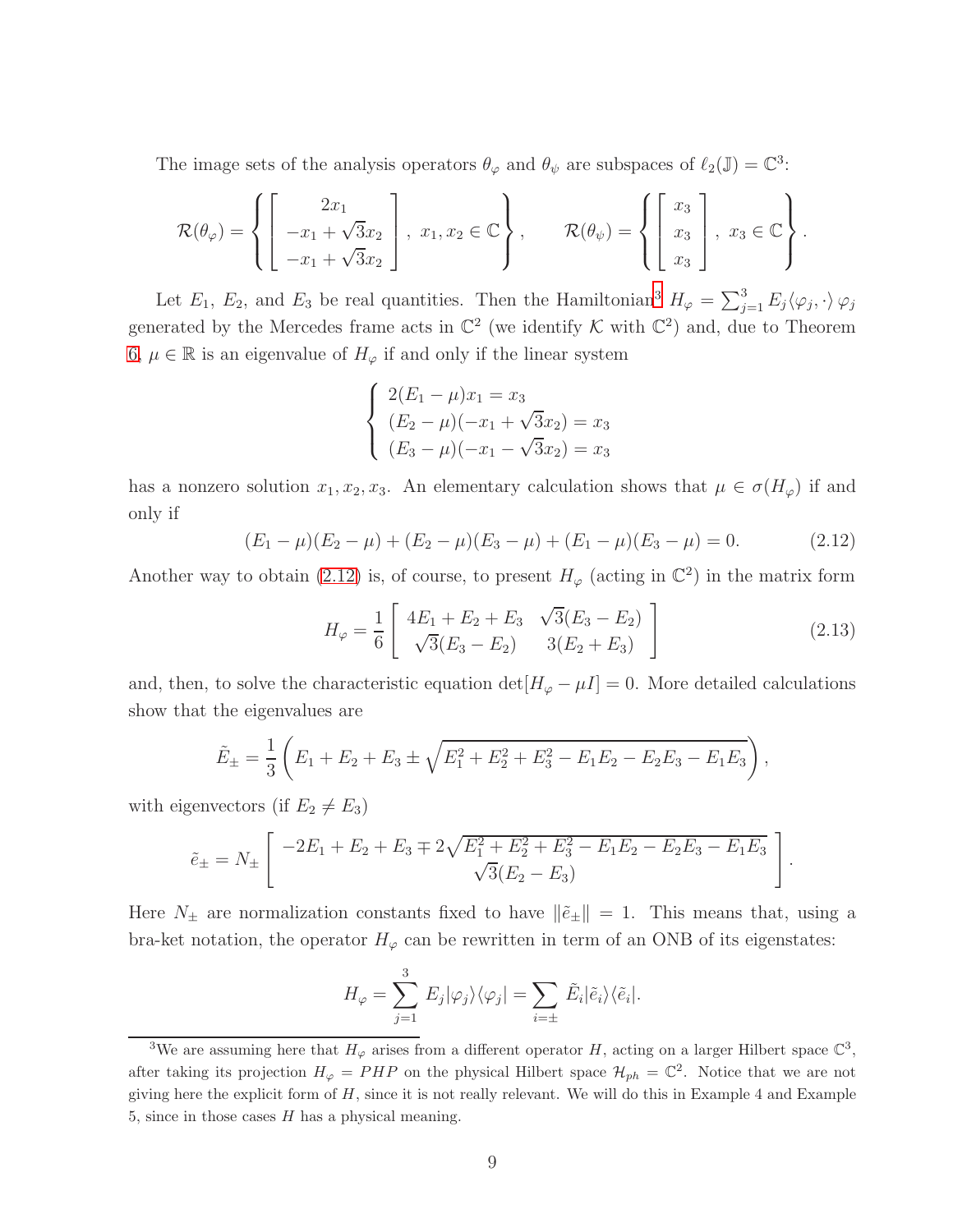This equality clarifies once more that, while  $\tilde{E}_i$  is an eigenvalue of  $H_{\varphi}, E_j$  is not.

**Example 2.** Let  $\{e_1, e_2, \ldots e_K\}, K \geq 2$  be an ONB of a Hilbert space K. The set  $\mathcal{F}_{\varphi} = {\varphi_j, j \in \mathbb{J}}$  where  $\mathbb{J} = \{1, 2, \dots, K + 1\}$  and

<span id="page-9-1"></span>
$$
\varphi_j = \mathbf{e}_j - \frac{1}{K} \sum_{i=1}^K \mathbf{e}_i, \quad 1 \le j \le K, \qquad \varphi_{K+1} = \frac{1}{\sqrt{K}} \sum_{i=1}^K \mathbf{e}_i,
$$
\n(2.14)

is a PF for K [\[9,](#page-19-6) Lemma 2.5]. Representing each vector  $f \in \mathcal{K}$  as  $f = \sum_{i=1}^{K} x_i e_i$  and using [\(2.9\)](#page-6-1), we define the subspaces  $\mathcal{R}(\theta_{\varphi})$ ,  $\mathcal{R}(\theta_{\psi})$  of  $\ell_2(\mathbb{J}) = \mathbb{C}^{K+1}$ :

$$
\mathcal{R}(\theta_{\varphi}) = \left\{ \begin{bmatrix} x_1 - \frac{1}{K} \sum_{i=1}^k x_i \\ \vdots \\ x_k - \frac{1}{K} \sum_{i=1}^k x_i \\ \frac{1}{\sqrt{K}} \sum_{i=1}^k x_i \end{bmatrix}, x_i \in \mathbb{C} \right\}, \quad \mathcal{R}(\theta_{\psi}) = \mathbb{C}^{K+1} \ominus \mathcal{R}(\theta_{\varphi}) = \left\{ \begin{bmatrix} x \\ \vdots \\ x \\ 0 \end{bmatrix}, x \in \mathbb{C} \right\}.
$$

Let  $E_1 < E_2 < \ldots < E_{K+1}$  be real quantities. Then the Hamiltonian  $H_{\varphi} = \sum_{j=1}^{K+1} E_j |\varphi_j\rangle \langle \varphi_j|$ generated by the frame  $\mathcal{F}_{\varphi}$  acts in K and, due to Theorem [6,](#page-5-1) its eigenvalues  $\tilde{E}_j$  coincide with  $\mu \in \mathbb{R}$  for which the linear system

$$
\begin{cases}\n(E_1 - \mu)(x_1 - \frac{1}{K} \sum_{i=1}^k x_i) = x \\
\vdots \\
(E_K - \mu)(x_K - \frac{1}{K} \sum_{i=1}^k x_i) = x \\
(E_{K+1} - \mu)(\frac{1}{\sqrt{K}} \sum_{i=1}^k x_i) = 0\n\end{cases}
$$

has a nonzero solution  $x_1, x_2, \ldots x_K, x$ . An elementary analysis shows that the largest eigenvalue  $\tilde{E}_K$  of  $H_{\varphi}$  coincides with  $E_{K+1}$ , while the other eigenvalues  $\tilde{E}_j$ ,  $j = 1, \ldots K-1$  are the roots of the equation

<span id="page-9-0"></span>
$$
\frac{1}{E_1 - \mu} + \frac{1}{E_2 - \mu} + \ldots + \frac{1}{E_K - \mu} = 0.
$$
 (2.15)

The corresponding eigenfunctions are

$$
f_K = \frac{1}{K} \sum_{i=1}^K e_i
$$
 (for  $\tilde{E}_K = E_{K+1}$ ) and  $f_j = \sum_{i=1}^K \frac{1}{E_i - \mu_j} e_i$ ,

where  $\mu_j$  (j = 1, ... K – 1) is a solution of [\(2.15\)](#page-9-0). After the normalization of  $f_j$  we obtain  $H_{\varphi} = \sum_{j=1}^{K} \tilde{E}_j |f_j\rangle\langle f_j|$ , which is a different way to write  $H_{\varphi} = \sum_{j=1}^{K+1} E_j |\varphi_j\rangle\langle\varphi_j|$ .

Example 3.– The finite PF considered above is a key counterpart of an infinite PF which contains no subset that is a Riesz basis [\[9\]](#page-19-6). We investigate spectral properties of Hamiltonians generated by this curious PF.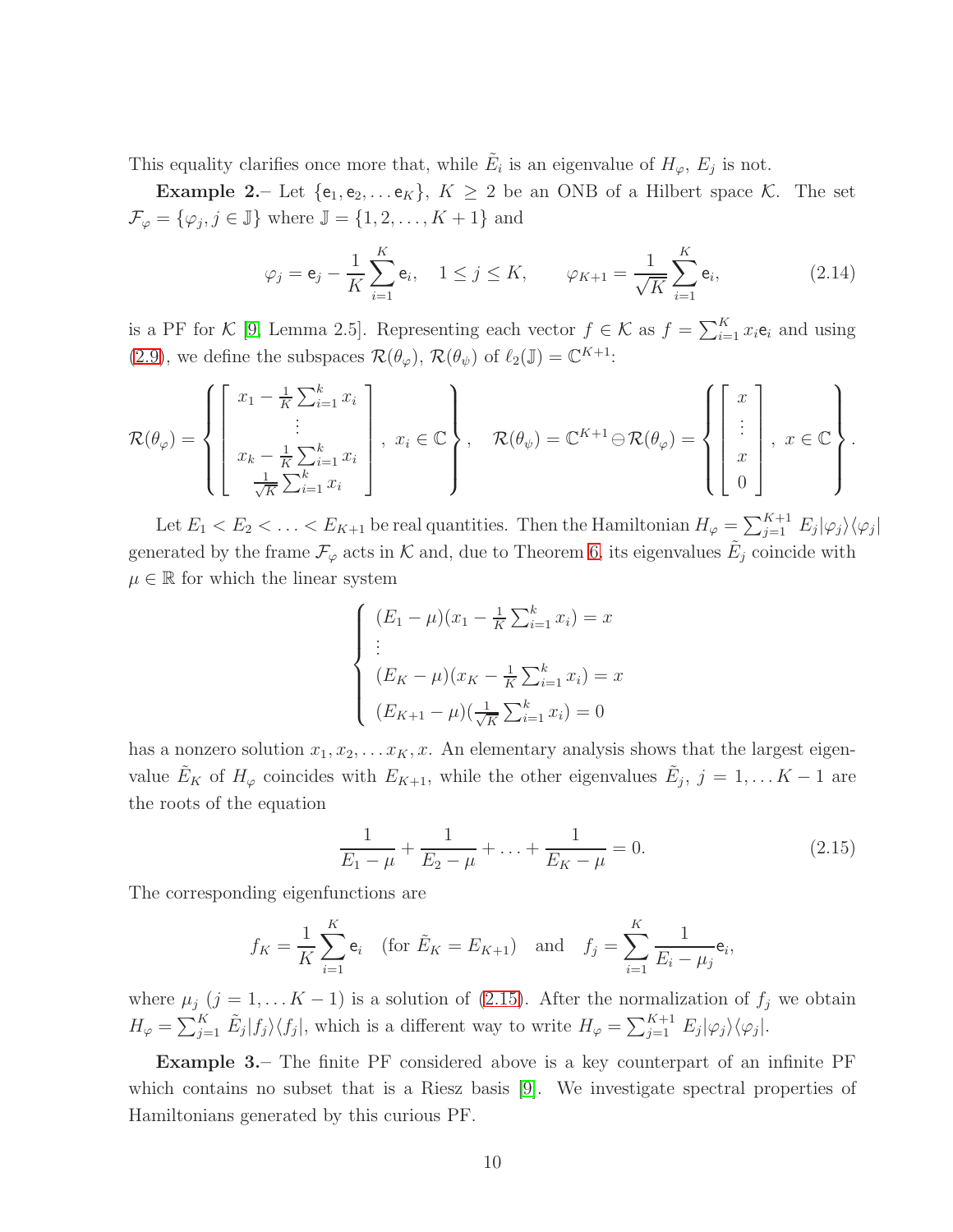Let K be a separable Hilbert space. Index an ONB for K as  $\{e_j^K\}_{K \in \mathbb{N}, j=1,\dots,K}$ . Set  $\mathcal{K}_K$  = span $\{e_1^K, e_2^K, \ldots e_K^K\}$ . The vectors  $\varphi_j^K \equiv \varphi_j$  defined by [\(2.14\)](#page-9-1) form a PF  $\mathcal{F}_{\varphi^K}$  =  $\{\varphi_j^K, j = 1, 2...K+1\}$  of the space  $\mathcal{K}_K$ . Since  $\mathcal{K} = \sum_{K=1}^{\infty} \oplus \mathcal{K}_K$ , the collection of vectors  $\mathcal{F}_{\varphi} = \sum_{K=1}^{\infty} \oplus \mathcal{F}_{\varphi^K}$  is a PF for K (and it was constructed in [\[9\]](#page-19-6)).

Assume that  $\{E_j^K\}_{K \in \mathbb{N}, j=1,\dots,K+1}$  is a bounded strictly increasing sequence, i.e.  $E_1^1$  <  $E_2^1 < E_1^2 < E_2^2 < E_3^2 \ldots < E_1^K < E_2^K \ldots < E_K^K < E_{K+1}^K \ldots$  The Hamiltonian generated by  $\mathcal{F}_{\varphi}$  is

$$
H_{\varphi} = \sum_{K=1}^{\infty} \sum_{j=1}^{K+1} E_j^K | \varphi_j^K \rangle \langle \varphi_j^K |
$$

It is easy to verify (using the previous example) that the point spectrum of  $H_{\varphi}$  involves the subset  $\{E_{K+1}^K\}_{K=1}^{\infty}$  of the original quantities and the solutions of the equations, cf. [\(2.15\)](#page-9-0):

$$
\frac{1}{E_1^K - \mu} + \frac{1}{E_2^K - \mu} + \ldots + \frac{1}{E_K^K - \mu} = 0, \qquad K \ge 2.
$$

Let us now discuss a fourth, physically motivated, example, based on the anti-commutation relations (CAR) for two fermionic modes.

**Example 4.** Let  $a_1$  and  $a_2$  be the operators satisfying the CAR  $\{a_j, a_k^{\dagger}\} = \delta_{j,k} \mathbb{1}$ , with  ${a_j, a_k} = 0, j, k = 1, 2$ . Here 1 is the identity operator in the Hilbert space of the system, which is  $\mathcal{H} = \mathbb{C}^4$ . Calling  $\eta_{0,0}$  the vacuum of  $a_j$ ,  $a_j \eta_{0,0} = 0$ ,  $j = 1,2$ , we can construct three more vectors acting on it with  $a_j^{\dagger}$ :  $\eta_{1,0} = a_1^{\dagger} \eta_{0,0}, \eta_{0,1} = a_2^{\dagger} \eta_{0,0}$  and  $\eta_{1,1} = a_1^{\dagger} a_2^{\dagger} \eta_{0,0}$ . An explicit realization of these vectors and operators is the following:  $\eta_{0,0} = \delta_1$ ,  $\eta_{1,0} = \delta_2$ ,  $\eta_{0,1} = \delta_3$ ,  $\eta_{1,1} = \delta_4$ , where  $\{\delta_j\}$  is the canonical ONB in  $\mathbb{C}^4$ , and

$$
a_1 = \begin{bmatrix} 0 & 1 & 0 & 0 \\ 0 & 0 & 0 & 0 \\ 0 & 0 & 0 & 1 \\ 0 & 0 & 0 & 0 \end{bmatrix}, \qquad a_2 = \begin{bmatrix} 0 & 0 & 1 & 0 \\ 0 & 0 & 0 & -1 \\ 0 & 0 & 0 & 0 \\ 0 & 0 & 0 & 0 \end{bmatrix}.
$$

In [\[4\]](#page-19-7) these operators have been used to construct a dynamical system describing two populations moving in a two-dimensional lattice, and interacting adopting a sort of predator-prey mechanism. The dynamics has been produced by the sum of several copies of a single-cell term,  $H_{\alpha}$  ( $\alpha$  labels the lattice cells), plus a global contribution responsible for the migration of the species. Here we only consider the single-cell term, which we rewrite as follows:

$$
H = \omega_1 a_1^{\dagger} a_1 + \omega_2 a_2^{\dagger} a_2 + \lambda (a_1^{\dagger} a_2 + a_2^{\dagger} a_1),
$$

where  $\omega_1$ ,  $\omega_2$  and  $\lambda$  are parameters whose values can be fixed in different way, according to which aspect of the system we want to put in evidence, see [\[4\]](#page-19-7). We also refer to [\[4\]](#page-19-7) for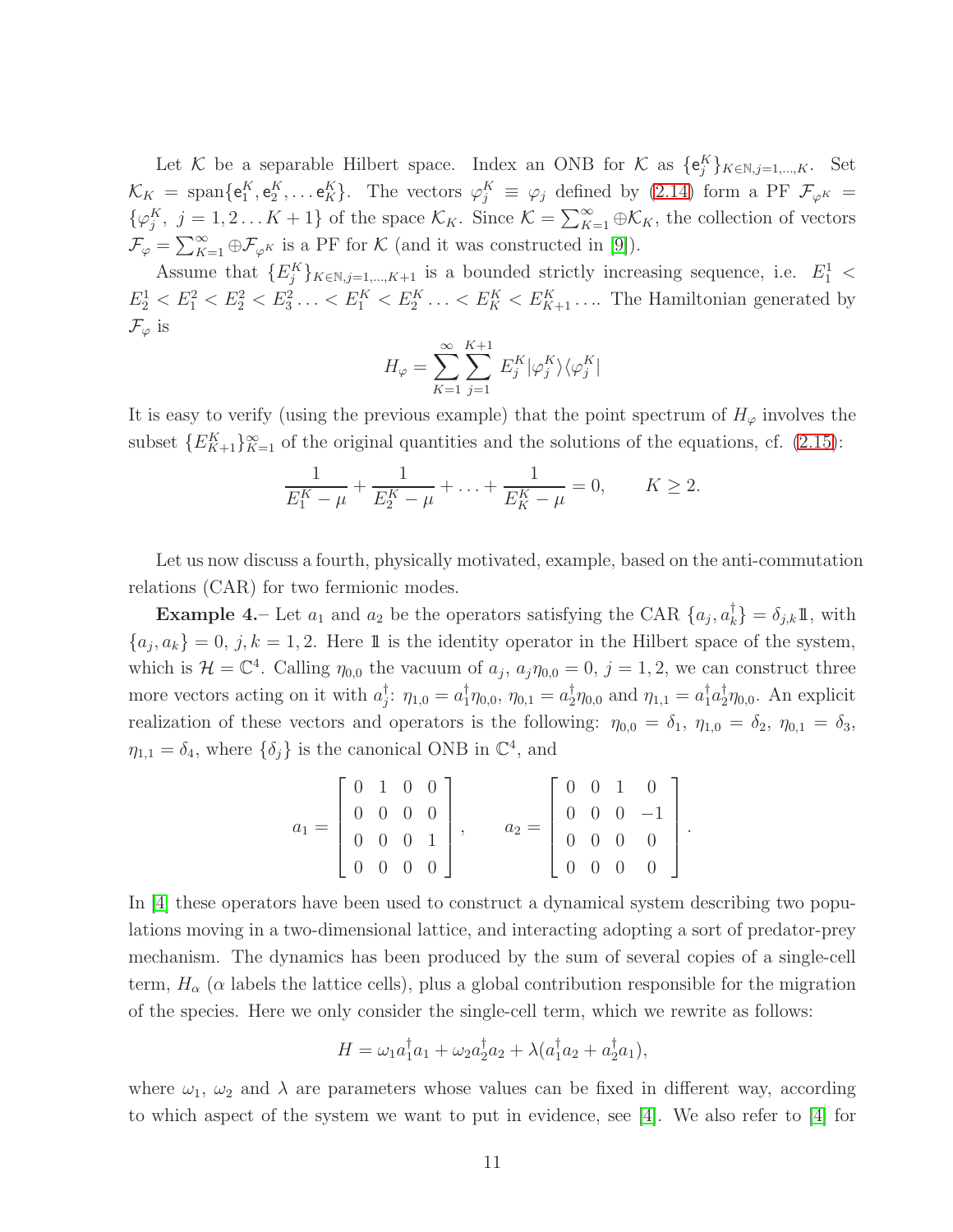the meaning of this Hamiltonian, for the rationale for its introduction, and for the dynamics connected to it. The matrix expression for  $H$  is

$$
H = \begin{bmatrix} 0 & 0 & 0 & 0 \\ 0 & \omega_1 & \lambda & 0 \\ 0 & \lambda & \omega_2 & 0 \\ 0 & 0 & 0 & \omega_1 + \omega_2 \end{bmatrix},
$$

whose eigenvalues are

$$
E_1 = 0, \quad E_2 = \omega_1 + \omega_2 \quad E_3 = \frac{1}{2} \left( \omega_1 + \omega_2 - \sqrt{(\omega_1 - \omega_2)^2 + 4\lambda^2} \right)
$$

and

$$
E_4 = \frac{1}{2} \left( \omega_1 + \omega_2 + \sqrt{(\omega_1 - \omega_2)^2 + 4\lambda^2} \right)
$$

with (normalized) eigenvectors

$$
e_1 = \begin{bmatrix} 1 \\ 0 \\ 0 \\ 0 \end{bmatrix}
$$
,  $e_2 = \begin{bmatrix} 0 \\ 0 \\ 0 \\ 1 \end{bmatrix}$ , and  $e_3 = \frac{f_3}{\|f_3\|}$ ,  $e_4 = \frac{f_4}{\|f_4\|}$ 

,

where

$$
f_3 = \begin{bmatrix} 0 & 0 \\ \frac{1}{2\lambda} \left( \omega_1 - \omega_2 - \sqrt{(\omega_1 - \omega_2)^2 + 4\lambda^2} \right) \\ 1 & 0 \end{bmatrix}, \quad f_4 = \begin{bmatrix} 0 & 0 \\ \frac{1}{2\lambda} \left( \omega_1 - \omega_2 + \sqrt{(\omega_1 - \omega_2)^2 + 4\lambda^2} \right) \\ 1 & 0 \\ 0 \end{bmatrix}.
$$

For concreteness, if we take  $\lambda = 2, \omega_1 = \frac{1}{2}$  $\frac{1}{2}$  and  $\omega_2 = \frac{7}{2}$  $\frac{7}{2}$ , then

$$
H = \begin{bmatrix} 0 & 0 & 0 & 0 \\ 0 & 1/2 & 2 & 0 \\ 0 & 2 & 7/2 & 0 \\ 0 & 0 & 0 & 4 \end{bmatrix}, \qquad e_3 = \frac{1}{\sqrt{5}} \begin{bmatrix} 0 \\ -2 \\ 1 \\ 0 \end{bmatrix}, \quad e_4 = \sqrt{\frac{4}{5}} \begin{bmatrix} 0 \\ \frac{1}{2} \\ 1 \\ 0 \end{bmatrix},
$$

while  $e_1$  and  $e_2$  are those previously introduced. Also,  $E_1 = 0$ ,  $E_2 = 4$ ,  $E_3 = -\frac{1}{2}$  $\frac{1}{2}$ ,  $E_4 = \frac{9}{2}$  $\frac{9}{2}$ , and we can rewrite  $H = \sum_{j=1}^{4} E_j |e_j\rangle\langle e_j|$ .

Due to the physical interpretation of the model, [\[4\]](#page-19-7), if we consider the orthogonal projector  $P = 1 - P_{1,0}, P_{1,0}f = \langle \eta_{1,0}, f \rangle \eta_{1,0}, P$  project the system on a space in which it is impossible to find the system in a state with high density of the first species, and low density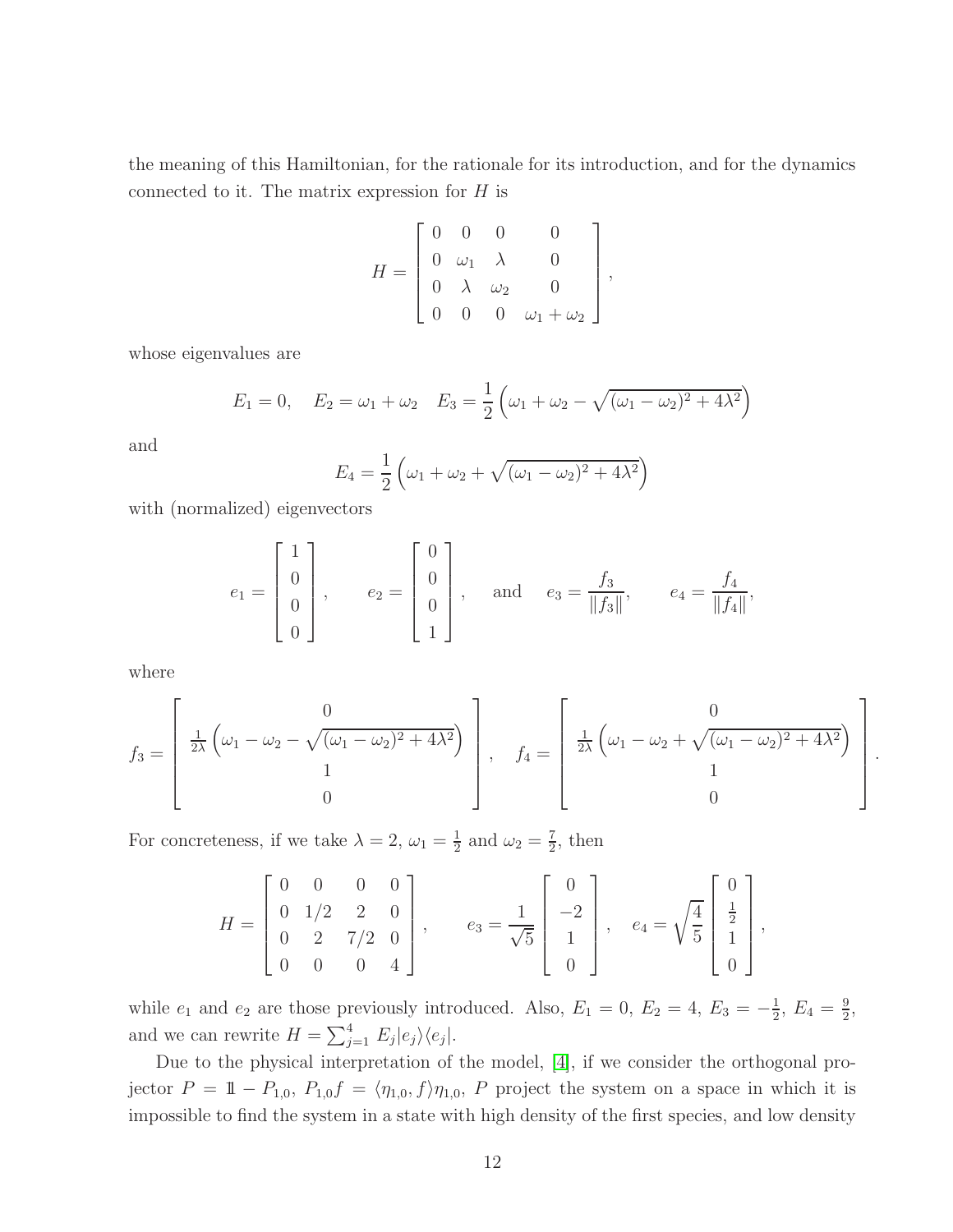of the other species. In other words, this state is forbidden for us. The (biological) reason for requiring this is that, for instance, we want to avoid a dominance of the first species on the second one. The computation of  $H_{ph}$  is easy: as for the effect of P on the eigenvectors  $\{e_j\}$ of H, we get four vectors  $\varphi_j = Pe_j$  in  $\mathcal{H} = \mathbb{C}^4$ . Removing the zero second component from each one of these vectors<sup>[4](#page-12-0)</sup> we recover the following PF  $\mathcal{F}_{\varphi} = {\varphi_j, 1 \le j \le 4}$  in  $\mathcal{K} = \mathbb{C}^3$ ,

<span id="page-12-1"></span>
$$
\varphi_1 = \begin{bmatrix} 1 \\ 0 \\ 0 \end{bmatrix}, \qquad \varphi_2 = \begin{bmatrix} 0 \\ 0 \\ 1 \end{bmatrix}, \qquad \varphi_3 = \cos \beta \begin{bmatrix} 0 \\ 1 \\ 0 \end{bmatrix}, \qquad \varphi_4 = \sin \beta \begin{bmatrix} 0 \\ 1 \\ 0 \end{bmatrix}, \qquad (2.16)
$$

where

$$
\cos \beta = \frac{1}{\|f_3\|} = \frac{2|\lambda|}{\sqrt{[\omega_1 - \omega_2 - \sqrt{(\omega_1 - \omega_2)^2 + 4\lambda^2}]^2 + 4\lambda^2}},
$$
  

$$
\sin \beta = \frac{1}{\|f_4\|} = \frac{2|\lambda|}{\sqrt{[\omega_1 - \omega_2 + \sqrt{(\omega_1 - \omega_2)^2 + 4\lambda^2}]^2 + 4\lambda^2}}, \quad \beta \in (0, \pi/2).
$$

The operator  $H_{ph}$  acting in  $\mathcal{K} = \mathbb{C}^3$  coincides with the operator  $H_{\varphi} = \sum_{j=1}^4 E_j |\varphi_j\rangle \langle \varphi_j|$ generated by  $\mathcal{F}_{\varphi}$ . In view of [\(2.8\)](#page-6-3) and [\(2.16\)](#page-12-1), the Gram matrix  $G_{\varphi}$  and  $B_{\varphi}(\mu)$  are:

$$
G_{\varphi} = \begin{bmatrix} 1 & 0 & 0 & 0 \\ 0 & 1 & 0 & 0 \\ 0 & 0 & \cos^2 \beta & \cos \beta \sin \beta \\ 0 & 0 & \cos \beta \sin \beta & \sin^2 \beta \end{bmatrix}, \qquad B_{\varphi}(\mu) = \begin{bmatrix} E_1 - \mu & 0 & 0 & 0 \\ 0 & E_2 - \mu & 0 & 0 \\ 0 & 0 & b_{33} & b_{34} \\ 0 & 0 & b_{43} & b_{44} \end{bmatrix},
$$

where  $b_{33} = (E_3 - \mu) \cos^4 \beta + (E_4 - \mu) \cos^2 \beta \sin^2 \beta$ ,  $b_{44} = (E_3 - \mu) \cos^2 \beta \sin^2 \beta + (E_4 - \mu) \sin^4 \beta$ ,  $b_{34} = b_{43} = (E_3 - \mu) \cos^3 \beta \sin \beta + (E_4 - \mu) \cos \beta \sin^3 \beta$ .

These matrices and Corollary [7](#page-6-0) allow one to describe eigenvalues  $\tilde{E}_1$ ,  $\tilde{E}_2$ , and  $\tilde{E}_3$  of  $H_{ph} = H_{\varphi}$ . Precisely,  $\tilde{E}_1 = E_1 = 0$ ,  $\tilde{E}_2 = E_2 = \omega_1 + \omega_2$ , while  $\tilde{E}_3$  coincides with the solution  $\mu$  of the equation  $(E_3 - \mu) \cos^2 \beta + (E_4 - \mu) \sin^2 \beta = 0$ . So we see how the eigenvalues of  $H_{ph}$  are different from those of the original Hamiltonian H. Of course, these differences have consequences on the dynamics of the system, but this aspect will not be discussed in this paper. However, we want to stress that differences in the eigenvalues imply, among other differences, different stationary states. This might have serious, and very interesting consequences: a system which, in principle, should not evolve in time (since it is in a supposed stationary state), does indeed evolve. Or vice-versa. In both cases this can be related to the fact that the *real* Hamiltonian for the system is not  $H$ , but  $H_{ph}$ . This is because of some constraint on the system.

<span id="page-12-0"></span><sup>&</sup>lt;sup>4</sup>This component must be zero due to the action of P on  $e_i$ .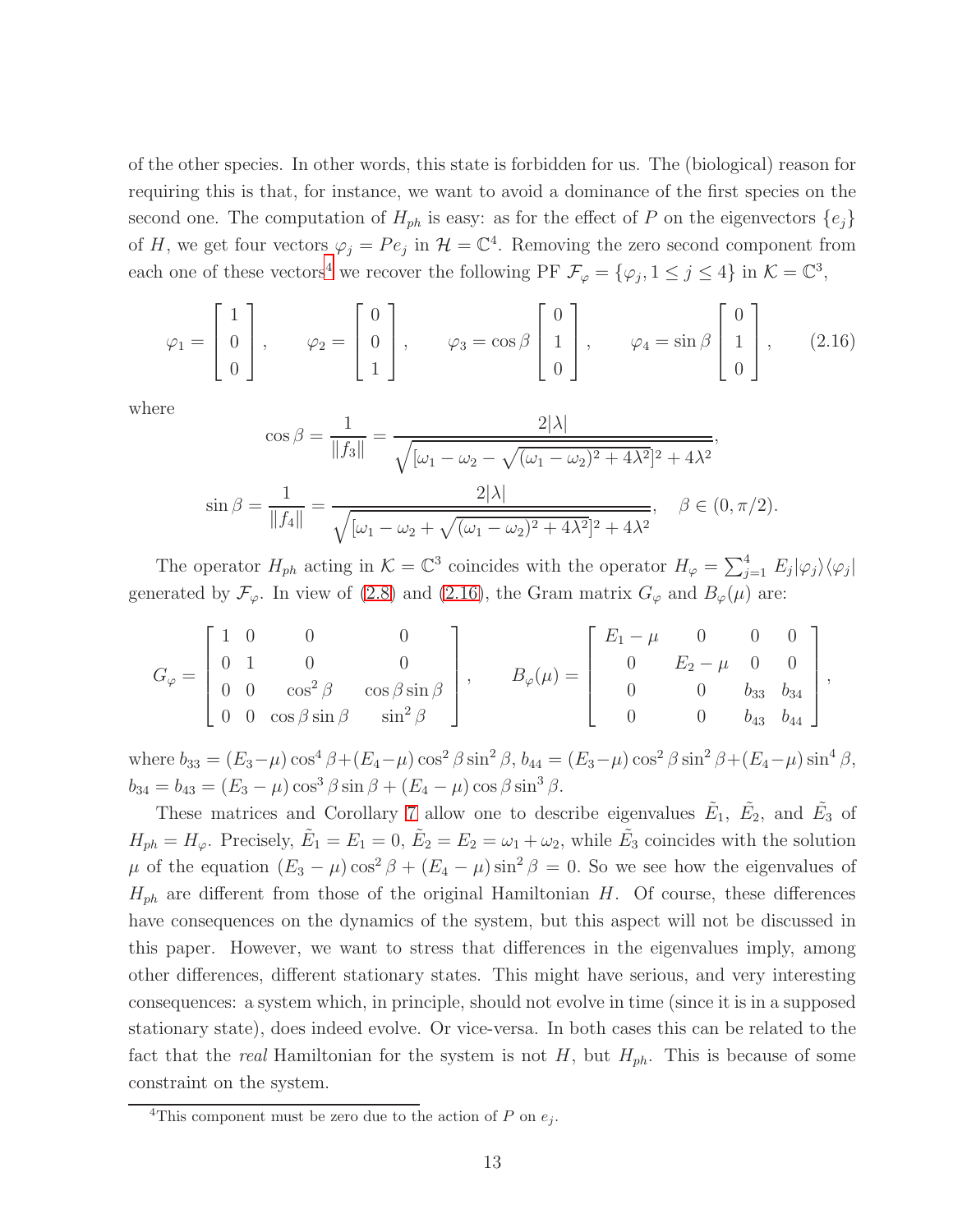

<span id="page-13-0"></span>Figure 1: A schematic view to the single-garbage ecosystem.

The last example we want to discuss here is again built in terms of anti-commutation relations (CAR) and fermionic modes, and is based on an ecological system considered first in  $[5]$  and then in  $[1]$ .

**Example 5.** The system we want to describe is made by two levels of organisms  $(L_1)$ and  $L_2$ ), one compartment for the nutrients and another compartment for the garbage, see Figure [1](#page-13-0) for a schematic view. The nutrients feed the organisms of  $L_1$ , which feed those of  $L<sub>2</sub>$ . Moreover, when dying, the organisms of both levels contribute to increase the density of the garbage which, after some time, turns into nutrients. This is a simple example of closed ecosystem. More complicated systems (with more levels and with different kind of garbages) are considered in [\[5\]](#page-19-8).

The dynamics of our system is described by the following Hamiltonian:

$$
\begin{cases}\nH = H_0 + H_I, & \text{with} \\
H_0 = \sum_{j=0}^3 \omega_j a_j^{\dagger} a_j, \\
H_I = \sum_{j=0}^2 \lambda_j \left( a_j a_3^{\dagger} + a_3 a_j^{\dagger} \right) + \sum_{j=0}^1 \nu_j \left( a_j a_{j+1}^{\dagger} + a_{j+1} a_j^{\dagger} \right),\n\end{cases}
$$

where  $\{a_j, a_k^{\dagger}\} = \delta_{j,k}1\!\!1$ , and  $a_j^2 = 0$ , for all  $j, k = 0, 1, 2, 3$ , and where  $\omega_j, \nu_j$  and  $\lambda_j$  are real constants, whose meaning is explained in [\[1,](#page-19-9) [5\]](#page-19-8). The zero-th fermionic mode  $(j = k = 0)$ is related to the nutrients, the 3-th mode to the garbage, while the two remaining modes describe the organisms of the various trophic levels. We again refer to [\[5\]](#page-19-8) for the biological meaning of the various terms in  $H$ . Here, we just comment that, for instance, the term  $\lambda_j a_3 a_0^{\dagger}$ , describes the fact that the garbage is recycled by decomposers and transformed into nutrients: this is due to the fact that the density of the garbage decrease (because of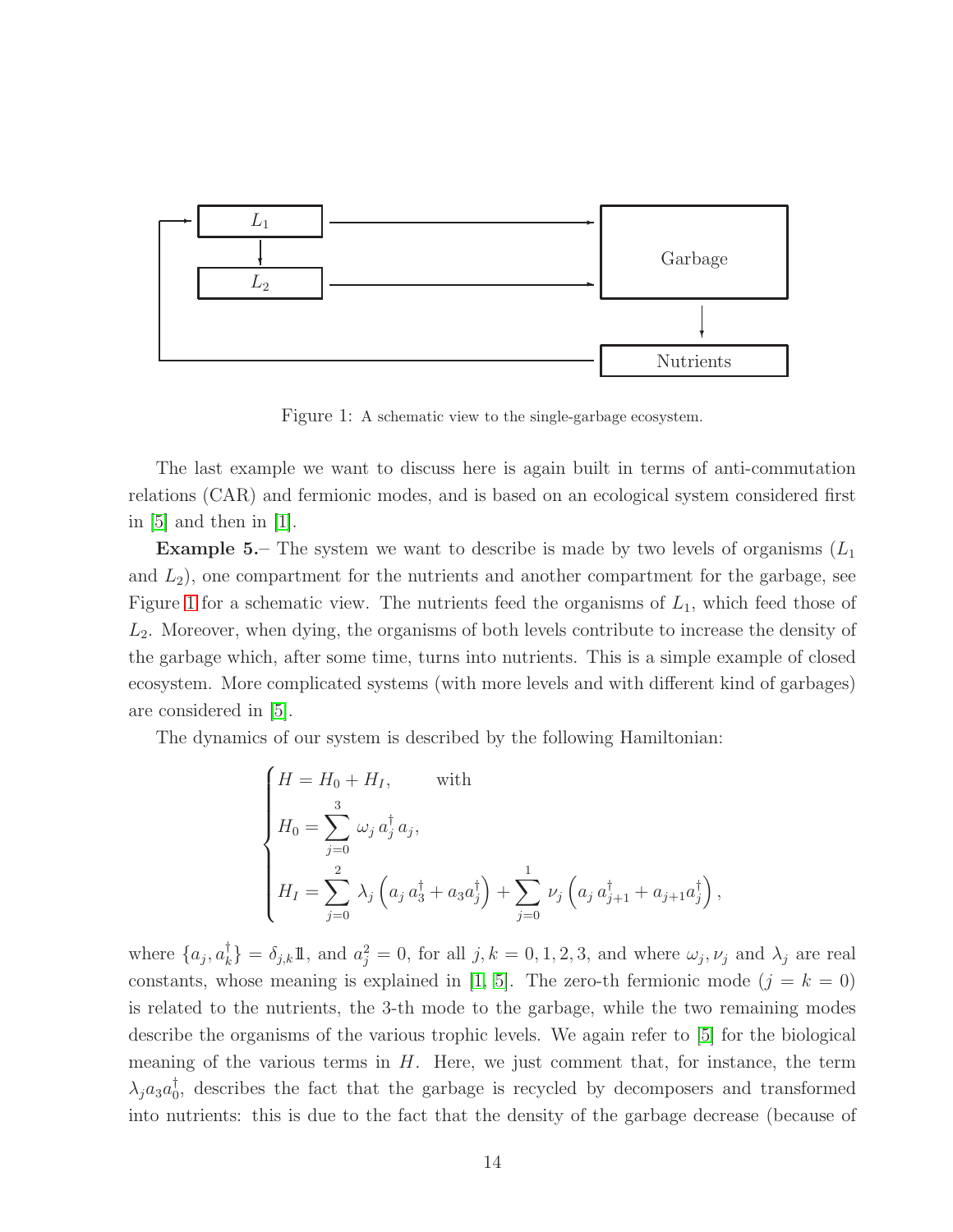the presence of the lowering operator  $a_3$ ), and simultaneously the density of the nutrients increases (because of the raising operator  $a_0^{\dagger}$ ).

The equations of motion can be deduced using the Heisenberg rule  $X = i[H, X]$ , and the solution (which is not essential here) can be found in [\[5\]](#page-19-8). Here we want to see how the idea introduced in this paper works for this particular example. For that, let  $e_{0,0,0,0}$  be the vacuum of the system:  $a_j e_{0,0,0,0} = 0$  for  $j = 0,1,2,3$ . This corresponds to an *essentially empty* system: very low densities in all the levels (including garbage and nutrients). Analogously,  $e_{0,0,1,0}$  is a vector describing a situation where only  $L_2$  is filled, while all the other levels are essentially empty, and so on. We now fix, for concreteness,  $\omega_0 = \omega_3 = 2$ ,  $\omega_1 = 3$ ,  $\omega_2 = 4$ ,  $\lambda_0 = 1$ ,  $\lambda_1 = 2, \lambda_2 = 3, \nu_0 = 1$  and  $\nu_1 = 3$ . The criterium for choosing some particular values of the parameters of the Hamiltonian is widely discussed in [\[1\]](#page-19-9). Here this choice is relevant just to allow a simple computation of the eigenvalues and the eigenvectors of  $H$ , which acts in  $\mathcal{H} = \mathbb{C}^{16}$  and turns out to be the Hermitian matrix:

| $H =$ | $\overline{0}$ | $\left( \right)$ | $\Omega$       | $\left( \right)$ | $\theta$         | $\overline{0}$ | $\theta$       | $\theta$         | $\overline{0}$ | $\overline{0}$ | $\theta$       | $\overline{0}$ | $\overline{0}$ | $\overline{0}$ | $\overline{0}$ | $\Omega$         |
|-------|----------------|------------------|----------------|------------------|------------------|----------------|----------------|------------------|----------------|----------------|----------------|----------------|----------------|----------------|----------------|------------------|
|       | $\overline{0}$ | $\overline{2}$   | $^{-1}$        | $\theta$         | $\overline{0}$   | $\overline{0}$ | $\overline{0}$ | $\overline{0}$   | $-1$           | $\overline{0}$ | $\overline{0}$ | $\overline{0}$ | $\overline{0}$ | $\overline{0}$ | $\overline{0}$ | $\overline{0}$   |
|       | $\overline{0}$ | $-1$             | 3              | $\overline{0}$   | $-3$             | $\overline{0}$ | $\overline{0}$ | $\theta$         | $-2$           | $\overline{0}$ | $\overline{0}$ | $\theta$       | $\overline{0}$ | $\theta$       | $\theta$       | $\overline{0}$   |
|       | $\theta$       | $\theta$         | $\Omega$       | 5                | $\overline{0}$   | $-3$           | $\theta$       | $\overline{0}$   | $\theta$       | $-2$           | $\mathbf{1}$   | $\overline{0}$ | $\overline{0}$ | $\overline{0}$ | $\overline{0}$ | $\left( \right)$ |
|       | $\overline{0}$ | $\theta$         | $-3$           | $\overline{0}$   | $\overline{4}$   | $\overline{0}$ | $\overline{0}$ | $\overline{0}$   | $-3$           | $\theta$       | $\overline{0}$ | $\overline{0}$ | $\overline{0}$ | $\theta$       | $\theta$       | $\overline{0}$   |
|       | $\overline{0}$ | $\overline{0}$   | $\overline{0}$ | $-3$             | $\overline{0}$   | 6              | $-1$           | $\overline{0}$   | $\theta$       | $-3$           | $\overline{0}$ | $\theta$       | $\mathbf{1}$   | $\overline{0}$ | $\overline{0}$ | $\overline{0}$   |
|       | $\overline{0}$ | $\left( \right)$ | $\Omega$       | $\overline{0}$   | $\overline{0}$   | $-1$           | $\overline{7}$ | $\overline{0}$   | $\overline{0}$ | $\theta$       | $-3$           | $\overline{0}$ | $\overline{2}$ | $\overline{0}$ | $\overline{0}$ | $\overline{0}$   |
|       | $\overline{0}$ | $\overline{0}$   | $\overline{0}$ | $\overline{0}$   | $\overline{0}$   | $\overline{0}$ | $\overline{0}$ | $\boldsymbol{9}$ | $\theta$       | $\theta$       | $\theta$       | $-3$           | $\overline{0}$ | $\overline{2}$ | $^{-1}$        | $\theta$         |
|       |                |                  |                |                  |                  |                |                |                  |                |                |                |                |                |                |                |                  |
|       | $\overline{0}$ | $-1$             | $-2$           | $\theta$         | $-3$             | $\overline{0}$ | $\overline{0}$ | $\overline{0}$   | $\overline{2}$ | $\theta$       | $\overline{0}$ | $\overline{0}$ | $\overline{0}$ | $\overline{0}$ | $\overline{0}$ | $\overline{0}$   |
|       | $\overline{0}$ | $\theta$         | $\left($       | $-2$             | $\left( \right)$ | $-3$           | $\theta$       | $\overline{0}$   | $\overline{0}$ | $\overline{4}$ | $-1$           | $\overline{0}$ | $\theta$       | $\overline{0}$ | $\overline{0}$ | $\overline{0}$   |
|       | $\overline{0}$ | $\theta$         | $\overline{0}$ | $\mathbf 1$      | $\overline{0}$   | $\overline{0}$ | $-3$           | $\overline{0}$   | $\theta$       | $-1$           | $\overline{5}$ | $\theta$       | $-3$           | $\theta$       | $\overline{0}$ | $\overline{0}$   |
|       | $\overline{0}$ | $\overline{0}$   | $\overline{0}$ | $\overline{0}$   | $\overline{0}$   | $\overline{0}$ | $\overline{0}$ | $-3$             | $\overline{0}$ | $\theta$       | $\overline{0}$ | $\overline{7}$ | $\overline{0}$ | $-3$           | $\overline{0}$ | $\left( \right)$ |
|       | $\overline{0}$ | $\overline{0}$   | $\theta$       | $\theta$         | $\overline{0}$   | $\mathbf{1}$   | $\overline{2}$ | $\overline{0}$   | $\overline{0}$ | $\overline{0}$ | $-3$           | $\overline{0}$ | 6              | $\overline{0}$ | $\overline{0}$ | $\left( \right)$ |
|       | $\overline{0}$ | $\theta$         | $\overline{0}$ | $\overline{0}$   | $\overline{0}$   | $\overline{0}$ | $\theta$       | $\overline{2}$   | $\overline{0}$ | $\theta$       | $\overline{0}$ | $-3$           | $\overline{0}$ | $8\,$          | $-1$           | $\left( \right)$ |
|       | $\overline{0}$ | $\overline{0}$   | $\overline{0}$ | $\overline{0}$   | $\overline{0}$   | $\overline{0}$ | $\overline{0}$ | $-1$             | $\overline{0}$ | $\overline{0}$ | $\overline{0}$ | $\overline{0}$ | $\overline{0}$ | $-1$           | 9              | $\overline{0}$   |

Using any mathematical software one easily deduces the following list of eigenvalues  $\{E_j\}_{j=1}^{16}$ , ordered in decreasing absolute value:

13.6645, 11.4925, 11, 9.17202, 8.82798, 7, 6.66453, 6.50749, 4.49251, 4.33547, 4, −2.66453, 2.17202, 1.82798, −0.492505, 0. Denote by  $e_j$  the corresponding normalized eigenvectors for H. Then  $\mathcal{F}_e = \{e_j\}_{j=1}^{16}$  is an ONB of H and  $H = \sum_{j=1}^{16} E_j |e_j\rangle\langle e_j|$ . H is the analogous of the Hamiltonian  $H_e$  in [\(2.6\)](#page-5-4).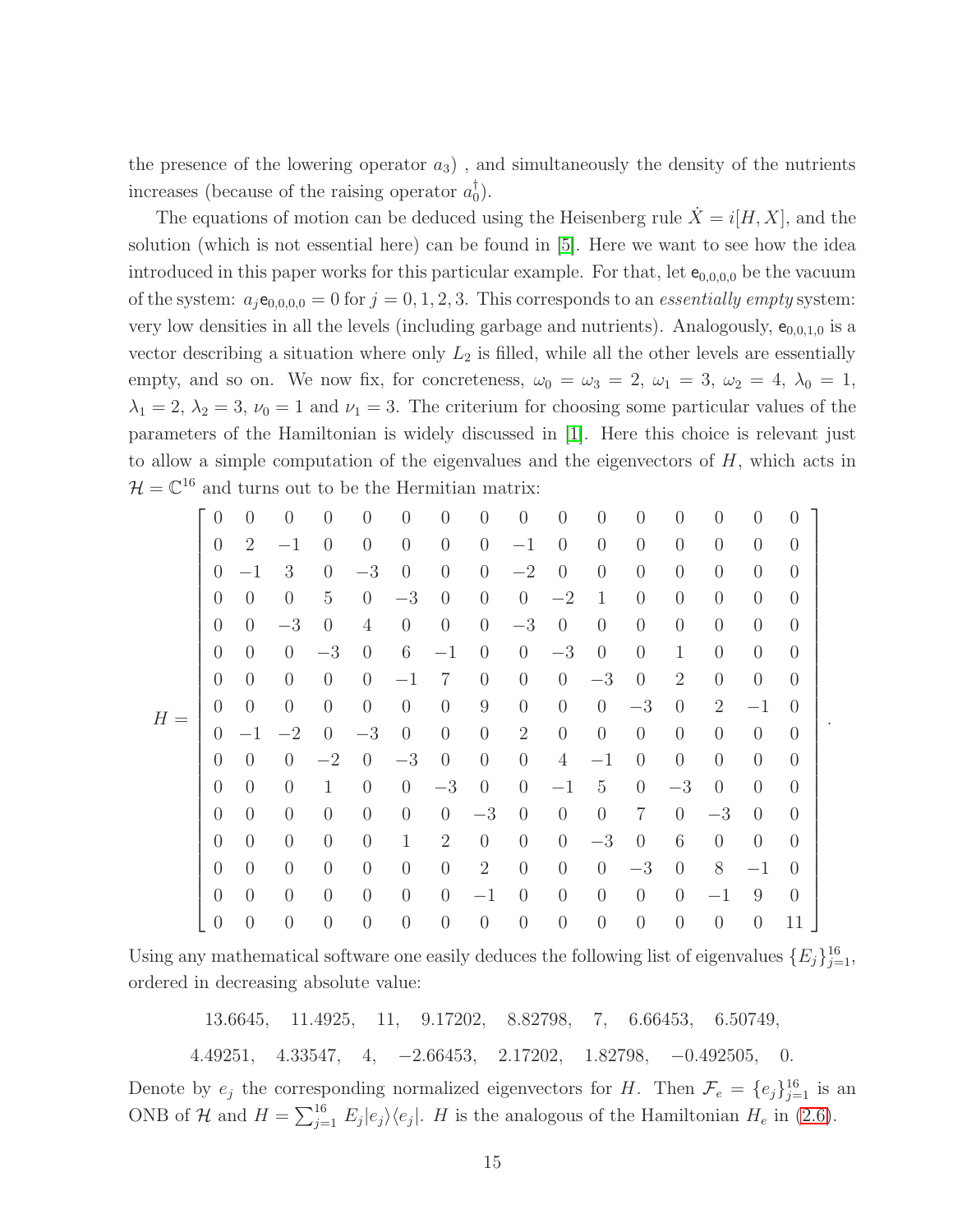What we are interested in here is to see the mathematical consequences if we assume that the second level,  $L_2$ , cannot be filled because of, say, some particular reason: for instance, the organisms in  $L_2$  receive nutrients from  $L_1$ , see Figure [1,](#page-13-0) but the external conditions can be not sufficiently good to allow these organisms to survive. From a mathematical point of view, this situation can be described by introducing the following orthogonal projector

$$
P_{L_2} = \sum_{i,j,k=0,1} P_{i,j,0,k},
$$

where  $P_{i,j,0,k}f = \langle e_{i,j,0,k}, f \rangle e_{i,j,0,k}$ , for all vector f in H. The physical Hamiltonian  $H_{ph}$  $P_{L_2}HP_{L_2}$  is an operator acting in the subspace  $\mathcal{K} = \text{span}\{\delta_1, \delta_2, \delta_3, \delta_4, \delta_9, \delta_{10}, \delta_{11}, \delta_{12}\}\$  of  $\mathcal{H}$ , where  $\{\delta_j\}$  is the canonical ONB of  $\mathbb{C}^{16}$ :

|           | $\overline{0}$   | $\overline{0}$   | $\overline{0}$   | $\overline{0}$   | $\theta$       | $\left( \right)$ | $\left( \right)$ | 0              | $\overline{0}$ | $\overline{0}$   | $\overline{0}$   | 0                | $\left( \right)$ | 0              | 0              | $\overline{0}$ |  |
|-----------|------------------|------------------|------------------|------------------|----------------|------------------|------------------|----------------|----------------|------------------|------------------|------------------|------------------|----------------|----------------|----------------|--|
| $H_{ph}=$ | $\overline{0}$   | $\overline{2}$   | $^{-1}$          | $\overline{0}$   | $\overline{0}$ | $\overline{0}$   | $\overline{0}$   | $\overline{0}$ | $^{-1}$        | $\overline{0}$   | $\boldsymbol{0}$ | $\boldsymbol{0}$ | $\overline{0}$   | $\overline{0}$ | $\overline{0}$ | $\overline{0}$ |  |
|           | $\boldsymbol{0}$ | $^{-1}$          | 3                | $\boldsymbol{0}$ | $\theta$       | $\overline{0}$   | $\overline{0}$   | $\overline{0}$ | $-2$           | $\overline{0}$   | $\boldsymbol{0}$ | $\boldsymbol{0}$ | $\overline{0}$   | $\overline{0}$ | $\overline{0}$ | $\overline{0}$ |  |
|           | $\overline{0}$   | $\overline{0}$   | $\overline{0}$   | $\overline{5}$   | $\overline{0}$ | $\overline{0}$   | $\overline{0}$   | $\overline{0}$ | $\overline{0}$ | $-2$             | 1                | $\overline{0}$   | $\overline{0}$   | $\overline{0}$ | $\overline{0}$ | $\overline{0}$ |  |
|           |                  |                  |                  |                  |                |                  |                  |                |                |                  |                  |                  |                  |                |                |                |  |
|           | $\boldsymbol{0}$ | $\boldsymbol{0}$ | $\boldsymbol{0}$ | $\theta$         | $\theta$       | $\overline{0}$   | $\overline{0}$   | $\overline{0}$ | $\theta$       | $\overline{0}$   | $\boldsymbol{0}$ | $\overline{0}$   | $\theta$         | $\overline{0}$ | $\overline{0}$ | $\overline{0}$ |  |
|           | $\overline{0}$   | $\overline{0}$   | $\overline{0}$   | $\theta$         | $\theta$       | $\overline{0}$   | $\overline{0}$   | $\overline{0}$ | $\theta$       | $\overline{0}$   | $\boldsymbol{0}$ | $\boldsymbol{0}$ | $\theta$         | $\overline{0}$ | $\overline{0}$ | $\overline{0}$ |  |
|           | $\overline{0}$   | $\overline{0}$   | $\overline{0}$   | $\overline{0}$   | $\overline{0}$ | $\overline{0}$   | $\overline{0}$   | $\overline{0}$ | $\overline{0}$ | $\overline{0}$   | $\overline{0}$   | $\overline{0}$   | $\overline{0}$   | $\overline{0}$ | $\overline{0}$ | $\overline{0}$ |  |
|           | $\overline{0}$   | $\boldsymbol{0}$ | $\boldsymbol{0}$ | $\overline{0}$   | $\theta$       | $\overline{0}$   | $\overline{0}$   | $\overline{0}$ | $\theta$       | $\overline{0}$   | $\boldsymbol{0}$ | $\boldsymbol{0}$ | $\theta$         | $\overline{0}$ | $\overline{0}$ | $\overline{0}$ |  |
|           | $\boldsymbol{0}$ |                  | $-2$             | $\overline{0}$   | $\overline{0}$ | $\theta$         | $\overline{0}$   | $\overline{0}$ | $\sqrt{2}$     | $\boldsymbol{0}$ | $\boldsymbol{0}$ | $\boldsymbol{0}$ | $\theta$         | $\overline{0}$ | $\overline{0}$ | $\overline{0}$ |  |
|           | $\boldsymbol{0}$ | $\overline{0}$   | $\overline{0}$   | $-2$             | $\overline{0}$ | $\overline{0}$   | $\overline{0}$   | $\overline{0}$ | $\overline{0}$ | $\overline{4}$   | $^{-1}$          | $\overline{0}$   | $\overline{0}$   | $\overline{0}$ | $\overline{0}$ | $\overline{0}$ |  |
|           | $\boldsymbol{0}$ | $\boldsymbol{0}$ | $\boldsymbol{0}$ | $\mathbf{1}$     | $\theta$       | $\overline{0}$   | $\theta$         | $\overline{0}$ | $\theta$       | $^{-1}$          | $\overline{5}$   | $\boldsymbol{0}$ | $\theta$         | $\overline{0}$ | $\overline{0}$ | $\overline{0}$ |  |
|           | $\overline{0}$   | $\overline{0}$   | $\boldsymbol{0}$ | $\overline{0}$   | $\theta$       | $\overline{0}$   | $\overline{0}$   | $\overline{0}$ | $\overline{0}$ | $\overline{0}$   | $\boldsymbol{0}$ | 7                | $\theta$         | $\overline{0}$ | $\overline{0}$ | $\overline{0}$ |  |
|           | $\overline{0}$   | $\overline{0}$   | $\overline{0}$   | $\overline{0}$   | $\overline{0}$ | $\overline{0}$   | $\overline{0}$   | $\overline{0}$ | $\overline{0}$ | $\overline{0}$   | $\overline{0}$   | $\overline{0}$   | $\overline{0}$   | $\overline{0}$ | $\overline{0}$ | $\overline{0}$ |  |
|           | $\boldsymbol{0}$ | $\boldsymbol{0}$ | $\overline{0}$   | $\overline{0}$   | $\theta$       | $\overline{0}$   | $\overline{0}$   | $\overline{0}$ | $\overline{0}$ | $\overline{0}$   | $\theta$         | $\overline{0}$   | $\overline{0}$   | $\overline{0}$ | $\overline{0}$ | $\overline{0}$ |  |
|           | $\overline{0}$   | $\overline{0}$   | $\overline{0}$   | $\overline{0}$   | $\theta$       | $\overline{0}$   | $\overline{0}$   | $\overline{0}$ | $\overline{0}$ | $\overline{0}$   | $\overline{0}$   | $\overline{0}$   | $\theta$         | $\overline{0}$ | $\theta$       | $\overline{0}$ |  |
|           | $\overline{0}$   | $\boldsymbol{0}$ | $\overline{0}$   | $\overline{0}$   | $\overline{0}$ | $\overline{0}$   | $\overline{0}$   | $\overline{0}$ | $\overline{0}$ | $\boldsymbol{0}$ | $\theta$         | $\overline{0}$   | $\overline{0}$   | $\overline{0}$ | $\overline{0}$ | $\overline{0}$ |  |

,

whose eigenvalues are the following:

$$
7.38849,\quad 7,\quad 4.57577,\quad 4.18728,\quad 2.81272,\quad 2.42423,\quad -0.38849,\quad 0.
$$

We see that the eigenvalues of H and  $H_{ph}$  are different, and that the spectrum  $\sigma(H_{ph})$  is contained in  $[E_{min}, E_{max}]$ , as stated before.

Finally, the set  $\mathcal{F}_{\varphi} = {\{\varphi_j = P_{L_2}e_j\}_{j=1}^{16}}$  is a PF in the Hilbert space  $\mathcal K$  and

$$
H_{ph} = \sum_{j=1}^{16} E_j |\varphi_j\rangle\langle\varphi_j| = \sum_{j=1}^{8} \tilde{E}_j |\tilde{\varphi}_j\rangle\langle\tilde{\varphi}_j|,
$$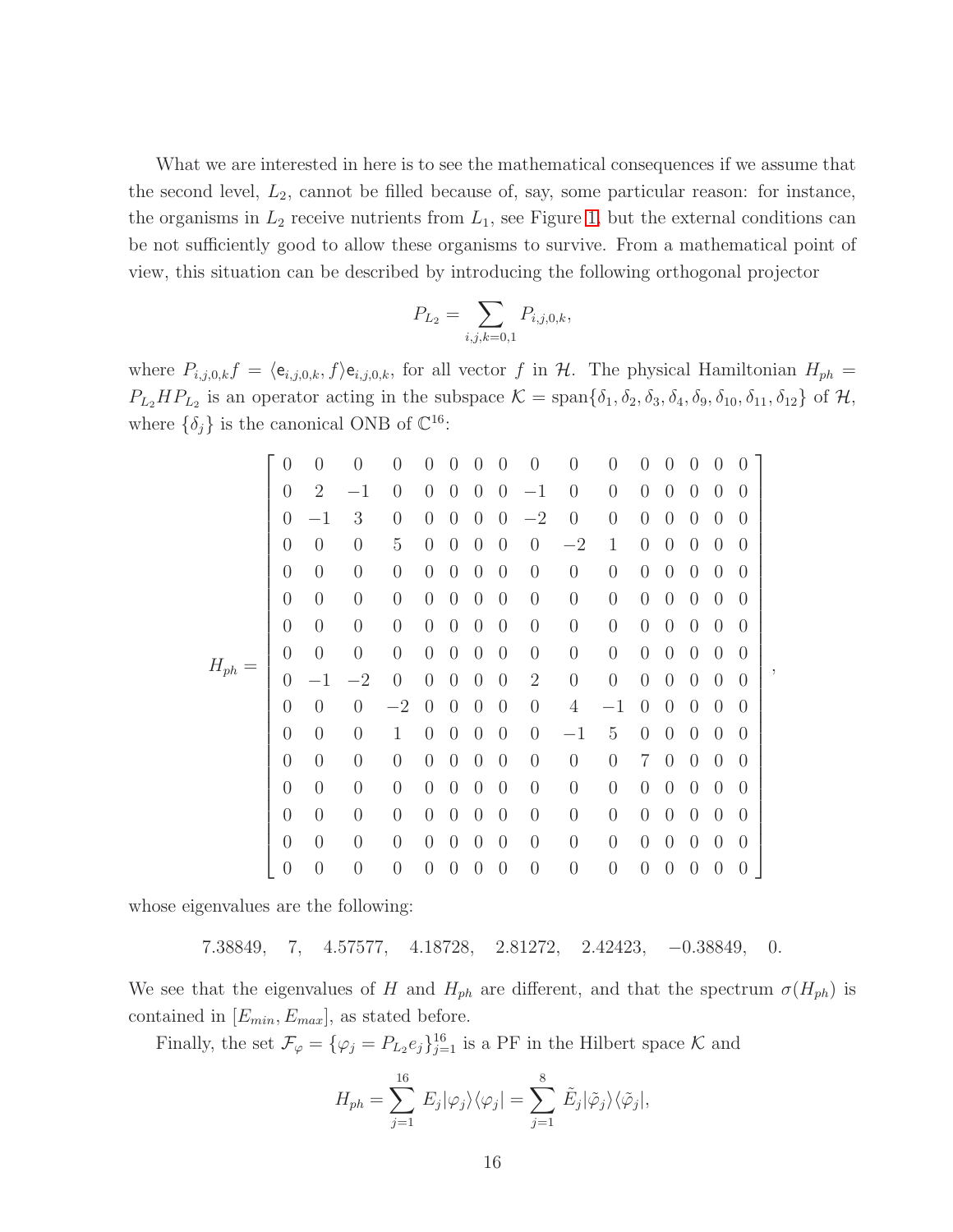where  $\tilde{E}_j$  are the eigenvalues above and  $\tilde{\varphi}_j$  are the related eigenvectors, whose set is an ONB in  $\mathcal{H}_{ph} = \mathbb{C}^8$ . As in the previous example, the difference between  $E_j$  and  $\tilde{E}_j$  may have consequences on the dynamics of the system, but this aspect will not be considered in this paper.

### <span id="page-16-0"></span>III E-connection between PFs and ONBs

<span id="page-16-1"></span>The examples above suggests to introduce the following, physically motivated, relation between PFs and ONBs in a given Hilbert space  $K$ :

**Definition 8** *Given a PF*  $\mathcal{F}_{\varphi} = {\varphi_i \in \mathcal{K}, j \in \mathbb{J}}$  *and a bounded set of real numbers*  $E =$  $\{E_j, j \in \mathbb{J}\}\$ , we say that the pair  $(\mathcal{F}_{\varphi}, E)$  is E-connected to an ONB  $\mathcal{F}_{\tilde{e}} = \{\tilde{e}_k \in \mathcal{K}, k \in \mathbb{J}'\}\$ *if a set of real numbers exists,*  $\tilde{E} = \{ \tilde{E}_k, k \in \mathbb{J}' \}$ *, such that* 

<span id="page-16-2"></span>
$$
H_{\varphi} = \sum_{j \in \mathbb{J}} E_j |\varphi_j\rangle \langle \varphi_j| = \sum_{k \in \mathbb{J}'} \tilde{E}_k |\tilde{e}_k\rangle \langle \tilde{e}_k|.
$$
 (3.1)

This is exactly what we have seen in the examples considered in Section [II.3.](#page-7-0) In other words, [\(3.1\)](#page-16-2) can be used to give two different representations of the same operator  $H_{\varphi}$  (the physical Hamiltonian, in our examples), one in terms of a  $PF$ ,  $\mathcal{F}_{\varphi}$ , and one, possibly more relevant for its physical interpretation, in terms of  $\mathcal{F}_{\tilde{e}}$ .

If a pair  $(\mathcal{F}_{\varphi}, E)$  is E-connected to an ONB  $\mathcal{F}_{\tilde{e}}$ , then the real numbers  $\tilde{E}_k$  in [\(3.1\)](#page-16-2) are eigenvalues of the self-adjoint operator  $H_{\varphi}$ , whereas  $\tilde{e}_k$  are the corresponding normalized eigenvectors. The eigenvalues  $\tilde{E}_k$  can be defined with the use of Theorem [6](#page-5-1) and obviously, they are defined uniquely by the pair  $(\mathcal{F}_{\varphi}, E)$ . Moreover, due to Remark [3,](#page-4-6) the cardinality  $|\mathbb{J}'|$  coincides with the frame potential  $\mathbf{FP}[\mathcal{F}_{\varphi}]$  and it cannot exceed the cardinality  $|\mathbb{J}| =$  $\mathbf{FP}[\mathcal{F}_{\varphi}]+\mathbf{e}[\mathcal{F}_{\varphi}]$  of J.

If  $\mathcal{F}_{\varphi}$  is an ONB in K, then the pair  $(\mathcal{F}_{\varphi}, E)$  is E-connected to the same ONB  $\mathcal{F}_{\varphi} = \mathcal{F}_{\tilde{e}}$ and  $E = \tilde{E}$ . A slightly more interesting example is the following: if  $\varphi_{2k-1} = \varphi_{2k} = \frac{1}{\sqrt{k}}$  $\frac{1}{2}$ e<sub>k</sub>, where  $\mathcal{F}_e = \{e_k, k \in \mathbb{N}\}\$ is an ONB of  $\mathcal{K}$ , then the set  $\mathcal{F}_\varphi = \{\varphi_j, j \in \mathbb{N}\}\$ is a PF in  $\mathcal{K}$  and the pair  $(\mathcal{F}_{\varphi}, E)$  is E-connected to  $\mathcal{F}_{e} = \mathcal{F}_{\tilde{e}}$ . In this case,  $\tilde{E} = \{ \tilde{E}_{k} = \frac{1}{2} \}$  $\frac{1}{2}(E_{2k-1}+E_{2k}), k \in \mathbb{N}$ .

<span id="page-16-3"></span>**Proposition 9** If a PF  $\mathcal{F}_{\varphi} = {\varphi_j, j = 1, 2, ..., N}$  has the finite potential  $M = \mathbf{FP}[\mathcal{F}_{\varphi}],$ *then the pair*  $(\mathcal{F}_{\varphi}, E)$  *is* E-connected to an ONB  $\mathcal{F}_{\tilde{e}} = {\tilde{e}_k \in \mathcal{K}, k = 1, \ldots M}$ . If, addi*tionally,*  $\mathcal{F}_{\varphi}$  *has the finite excess*  $e[\mathcal{F}_{\varphi}]$  *and*  $E = \{E_j, j = 1, \dots N\}$  *is a sequence of positive quantities, then the quantities*  $\tilde{E}_k$ ,  $k = 1, \ldots M$  *in* [\(3.1\)](#page-16-2) *satisfy the relations:* 

$$
\sum_{k=1}^{M} \tilde{E}_k = \sum_{j=1}^{N} E_j ||\varphi_j||^2, \quad \sum_{k=1}^{M} \tilde{E}_k^2 = \sum_{j=1}^{N} \sum_{i=1}^{N} E_j E_i |\langle \varphi_i, \varphi_j \rangle|^2, \quad \sum_{k=1}^{M} \tilde{E}_k^2 \ge \frac{1}{M} \left( \sum_{j=1}^{N} E_j ||\varphi_j||^2 \right)^2
$$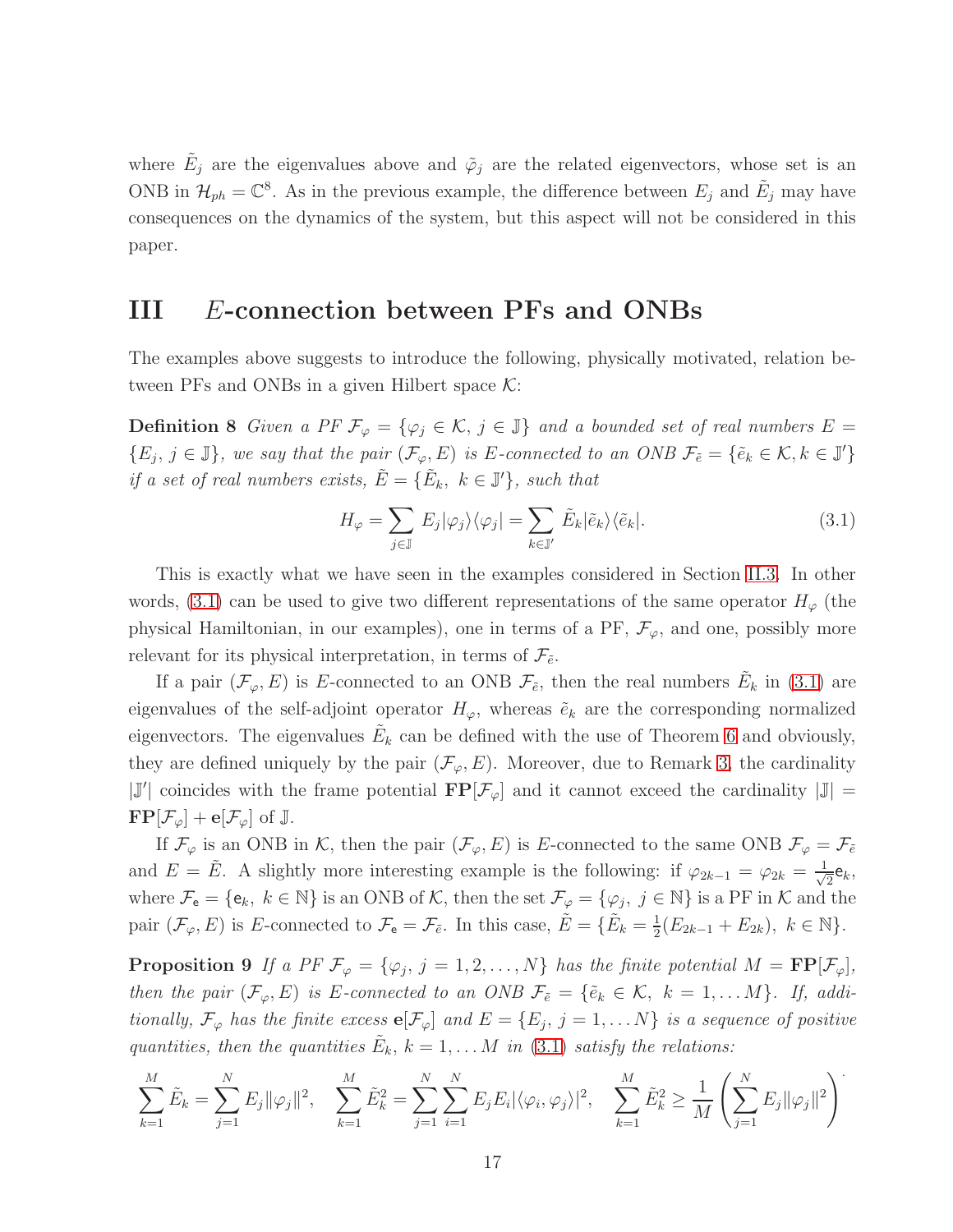*If all*  $\varphi_j \neq 0$  *and*  $0 < \tilde{E}_1 \leq \tilde{E}_2 \leq \ldots \tilde{E}_M$ *, then for all*  $1 \leq n \leq M$ 

<span id="page-17-0"></span>
$$
\sum_{k=1}^{n} \tilde{E}_k \ge \sum_{j=1}^{n} E_j \|\varphi_j\|^2.
$$
\n(3.2)

**Proof:** The self-adjoint operator  $H_{\varphi} = \sum_{j=1}^{N} E_j |\varphi_j\rangle \langle \varphi_j|$  acts in a finite dimensional space K with dim  $K = M$ . Hence its spectrum is discrete and the corresponding normalized eigenfunctions  $\{\tilde{e}_k \in \mathcal{K}, k = 1, \ldots M\}$  form an ONB of  $\mathcal{K}$ .

If all  $E_j$  are positive, then the set  $\mathcal{F}_{\hat{\varphi}} = \{\hat{\varphi}_j = \sqrt{E_j \varphi_j}, j = 1, \dots N\}$  is a frame in K and the operator  $H_{\varphi}$  turns out to be a frame operator  $S = \sum_{j=1}^{N} |\hat{\varphi}_j\rangle\langle\hat{\varphi}_j|$  of  $\mathcal{F}_{\hat{\varphi}}$ . In this case, the first three relations in Proposition [9](#page-16-3) follow from [\[10,](#page-19-5) Section 5] and [\[8,](#page-19-4) Corollary 2.3]. The inequality [\(3.2\)](#page-17-0) follows from [\[10,](#page-19-5) Theorem 6.3].  $\square$ 

<span id="page-17-1"></span>Another simple result is given by the following Lemma, where the validity of the resolution of the identity is used both for the ONB and for the PF.

**Lemma 10** Let  $\mathcal{F}_{\varphi}$  be a PF and let the real numbers  $E_j$  be the same for all  $j \in \mathbb{J}$  (i.e.,  $E_j = \lambda$  *for all*  $j \in \mathbb{J}$ *). Then the pair*  $(\mathcal{F}_{\varphi}, E)$  *is E*-connected to every ONB  $\mathcal{F}_{\tilde{e}}$  of K and  $E = \tilde{E} = {\lambda}.$ 

**Proof:** Due to the characteristic properties of PFs and the condition  $E_i = \lambda$  we obtain  $H_{\varphi} = \sum_{j\in\mathbb{J}} E_j |\varphi_j\rangle \langle \varphi_j| = \lambda \sum_{j\in\mathbb{J}} |\varphi_j\rangle \langle \varphi_j| = \lambda I$ . Hence, formula [\(3.1\)](#page-16-2) holds for any arbitrary choice of ONB  $\mathcal{F}_{\tilde{e}}$ , since  $\sum_{k\in\mathbb{J}'}\tilde{E}_k |\tilde{e}_k\rangle\langle\tilde{e}_k| = \lambda \sum_{k\in\mathbb{J}'} |\tilde{e}_k\rangle\langle\tilde{e}_k| = \lambda I$ .

The following result is surely more interesting.

**Proposition 11** Let  $\mathcal{F}_{\varphi}$  be a PF and let the set of real numbers  $E = \{E_j, j \in \mathbb{J}\}\$  have only *one accumulation point*  $\lambda$ . Then there exist an ONB  $\mathcal{F}_{\tilde{e}}$  and a set of numbers  $\tilde{E}_k$  such that *the pair*  $(\mathcal{F}_{\varphi}, E)$  *is E*-connected to  $\mathcal{F}_{\tilde{e}}$ *.* 

**Proof:** Rewrite the left-hand side of  $(3.1)$  as follows:

<span id="page-17-3"></span><span id="page-17-2"></span>
$$
H_{\varphi} = \sum_{j \in \mathbb{J}} E_j |\varphi_j\rangle \langle \varphi_j| = \sum_{j \in \mathbb{J}} (E_j - \lambda) |\varphi_j\rangle \langle \varphi_j| + \lambda \sum_{j \in \mathbb{J}} |\varphi_j\rangle \langle \varphi_j| \tag{3.3}
$$

Due to Lemma [10,](#page-17-1)  $\lambda \sum_{j\in\mathbb{J}} |\varphi_j\rangle \langle \varphi_j| = \sum_{k\in\mathbb{J}'} \lambda |\tilde{e}_k\rangle \langle \tilde{e}_k|$ , where  $\{\tilde{e}_k\}_{k\in\mathbb{J}'}$  is an *arbitrary* ONB of K. On the other hand, since  $\lim_{j\to\infty} (E_j - \lambda) = 0$ , the operator (see [\(2.10\)](#page-6-4))

$$
(\mathcal{E} - \lambda I)\{c_j\} = \{(E_j - \lambda)c_j\}, \qquad D(\mathcal{E}) = \ell^2(\mathbb{J}).
$$

is compact in  $\ell^2(\mathbb{J})$ , [\[17,](#page-20-11) problem 132]. Therefore, the operator (see [\(2.11\)](#page-6-2))

$$
(\mathcal{E}_{\varphi} - \lambda I)\{c_j\} = \mathcal{P}(\mathcal{E} - \lambda I)\{c_j\}, \qquad D(\mathcal{E}_{\varphi}) = \mathcal{R}(\theta_{\varphi})
$$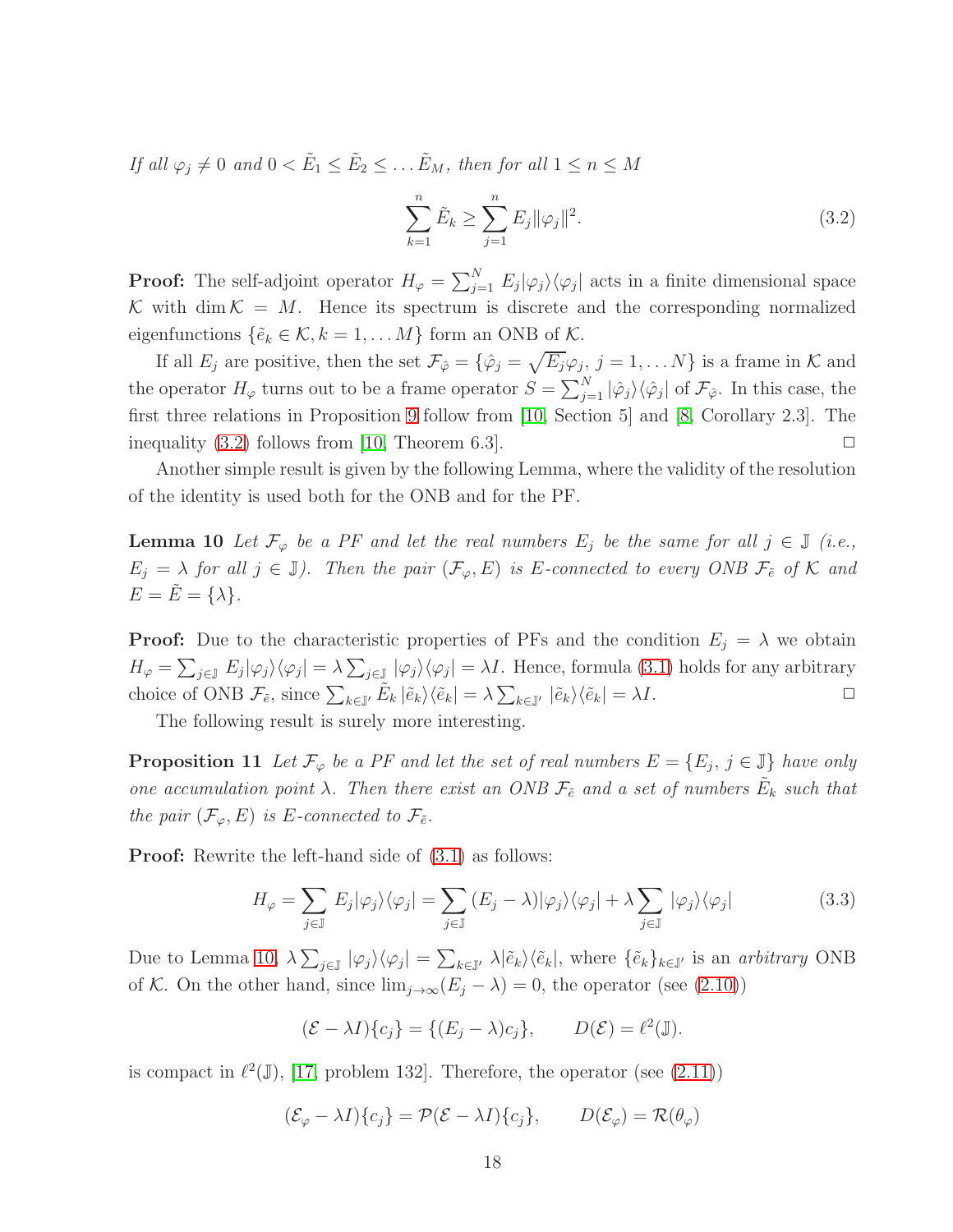acting in the subspace  $\mathcal{R}(\theta_{\varphi})$  of  $\ell^2(\mathbb{J})$  is compact. This means that

$$
H_{\varphi} - \lambda I = \sum_{j \in \mathbb{J}} (E_j - \lambda) |\varphi_j\rangle \langle \varphi_j|
$$

is self-adjoint and compact in K (since  $H_{\varphi} - \lambda I$  is unitary equivalent to  $\mathcal{E}_{\varphi} - \lambda I$ ). Therefore, there exists an ONB  $\{\tilde{e}_k\}_{k\in\mathbb{J}'}$  of K formed by normalized eigenvectors  $\tilde{e}_k$ :

<span id="page-18-1"></span>
$$
(H_{\varphi} - \lambda I)\tilde{e}_k = \mu_k \tilde{e}_k, \qquad k \in \mathbb{J}'
$$
\n(3.4)

and  $H_{\varphi}-\lambda I = \sum_{j\in\mathbb{J}}{(E_j-\lambda)|\varphi_j\rangle\langle\varphi_j|} = \sum_{k\in\mathbb{J}'}\mu_k|\tilde{e}_k\rangle\langle\tilde{e}_k|$ . Substituting the obtained formulas into [\(3.3\)](#page-17-2), we obtain

$$
\sum_{j\in\mathbb{J}} E_j |\varphi_j\rangle \langle \varphi_j| = \sum_{k\in\mathbb{J}'} (\lambda + \mu_k) |\tilde{e}_k\rangle \langle \tilde{e}_k|,
$$

where the choice of ONB  $\{\tilde{e}_k\}_{k\in\mathbb{J}'}$  is determined by [\(3.4\)](#page-18-1).

Remark 12 *The proof of Proposition [11](#page-17-3) cannot be modified for the case of two or more accumulation points of*  $E = \{E_j, j \in \mathbb{J}\}\$ and the problem of checking E-connection in this *case is still open.*

### <span id="page-18-0"></span>IV Conclusions

This paper is a continuation of a series of contributions on possible definitions of Hamiltonianlike operators in terms of sets of vectors which are not necessarily ONB, as in [\[2,](#page-19-0) [3\]](#page-19-1). In particular, this is relevant when the physical part of the Hilbert space of the system under analysis produces, in a quite natural way, a PF in terms of which the physical part of the Hamiltonian,  $H_{ph}$ , can be expanded. With this in mind we have studied some properties of  $H_{ph}$ , with particular focus on its eigenvalues. In this perspective we have introduced the notion of E-connection, and we have analyzed it for bounded operators. Unbounded Hamiltonians generated by PF's have a lot of curious properties that require a deeper analysis and they will be considered in a forthcoming paper.

We have also discussed few examples of our general framework, two of which directly connected to biological models considered in the literature in recent years. These are both given in terms of fermionic operators. In this paper we have considered mainly the mathematical consequences of our settings. We plan to consider what changes in the dynamics (and, more in general, in the physics) of the systems in a future paper. In this perspective, a possible application is the use of the idea of localized systems as described in [\[16\]](#page-20-2). This is particularly relevant for quantization procedures.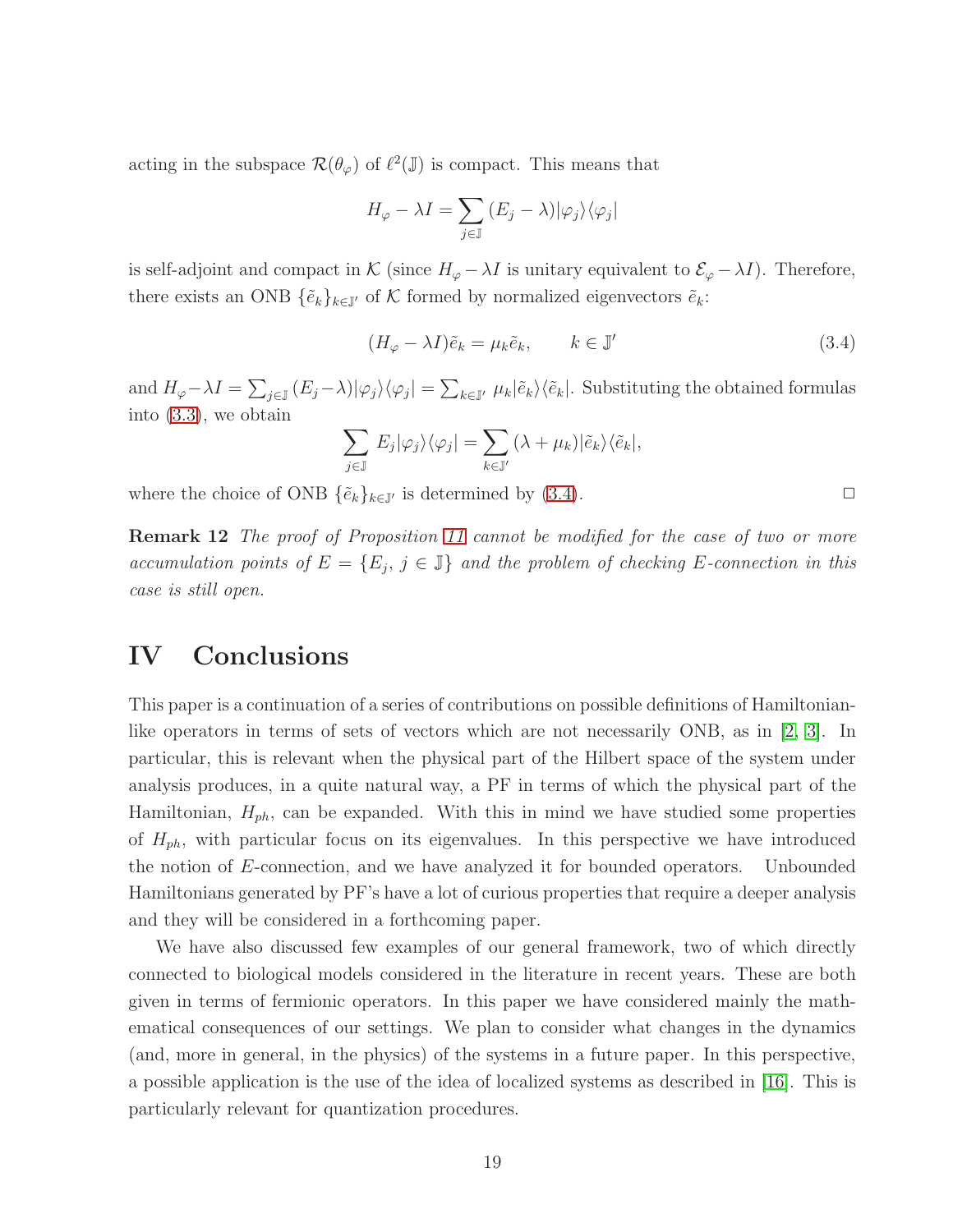### Acknowledgements

The authors thank the Referees whose remarks and suggestions led to improvements in the paper. FB was partially supported by the University of Palermo, via the CORI 2017 action, and by the Gruppo Nazionale di Fisica Matematica of Indam. SK was partially supported by the Faculty of Applied Mathematics AGH UST statutory tasks within subsidy of Ministry of Science and Higher Education of Poland.

## <span id="page-19-9"></span>References

- <span id="page-19-0"></span>[1] F. Bagarello, Quantum Concepts in the Social, Ecological and Biological Sciences, Cambridge University Press, 2019.
- <span id="page-19-1"></span>[2] F. Bagarello, G. Bellomonte, Hamiltonians defined by biorthogonal sets, J. Phys. A. 50 (2017) 145203.
- <span id="page-19-7"></span>[3] F. Bagarello, H. Inoue, C. Trapani, Biorthogonal vectors, sesquilinear forms and some physical operators, Jour. Math. Phys. 59 (2018) 033506.
- [4] F. Bagarello, F. Oliveri, A phenomenological operator description of interactions between populations with applications to migration, Math. Mod. and Meth. in Appl. Sci. 23 (3) (2013) 471–492.
- <span id="page-19-8"></span><span id="page-19-3"></span>[5] F. Bagarello, F. Oliveri, Dynamics of closed ecosystems described by operators, Ecological Modeling. 275 (2014) 89–99.
- <span id="page-19-2"></span>[6] R. Balan, P. Casazza, C. Heil, and Z. Landau. Deficits and excesses of frames. Advances in Computational Mathematics 18 (2003) 93–116.
- <span id="page-19-4"></span>[7] P. Balazs, Basic definition and properties of Bessel multipliers, J. Math. Anal. Appl. 325 (1) (2007) 571–585.
- <span id="page-19-6"></span>[8] P. G. Casazza, Custom building finite frames, Contemporary Mathematics. 345 (2004) 61–87.
- <span id="page-19-5"></span>[9] P.G. Casazza, O. Christensen, Frames containing a Riesz basis and preservation of this property under perturbations, SIAM J. Math. Anal. 29 (1998) 266–278.
- [10] P. G. Casazza, R. L. Lynch, A brief introduction to Hilbert space frame theory and its applications, AMS Short Course, 2015, San Antonio (arxiv 1509.07347).